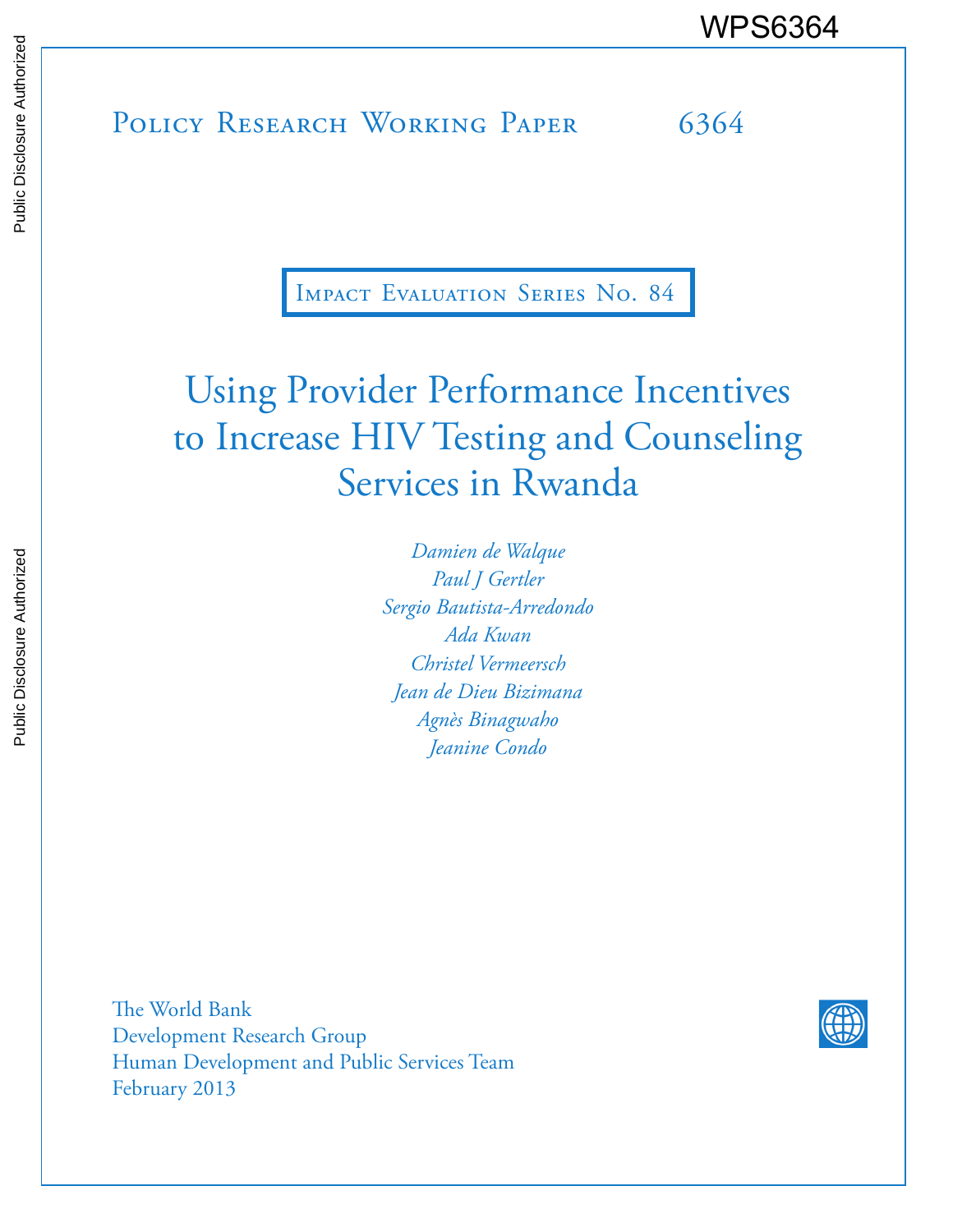#### POLICY RESEARCH WORKING PAPER 6364

## **Abstract**

Paying for performance provides financial rewards to medical care providers for improvements in performance measured by specific utilization and quality of care indicators. In 2006, Rwanda began a paying for performance scheme to improve health services delivery, including HIV/AIDS services. This study examines the scheme's impact on individual and couples HIV testing and counseling and using data from a prospective quasiexperimental design. The study finds a positive impact

of paying for performance with an increase of 6.1 percentage points in the probability of individuals having ever been tested. This positive impact is stronger for married individuals: 10.2 percentage points. The results also indicate larger impacts of paying for performance on the likelihood that the respondent reports both partners have ever been tested, especially among discordant couples (14.7 percentage point increase) in which only one of the partners is HIV positive.

This paper is a product of the Human Development and Public Services Team, Development Research Group. It is part of a larger effort by the World Bank to provide open access to its research and make a contribution to development policy discussions around the world. Policy Research Working Papers are also posted on the Web at http://econ.worldbank.org. The authors may be contacted at ddewalque@worldbank.org and gertler@haas.berkeley.edu.

*The Impact Evaluation Series has been established in recognition of the importance of impact evaluation studies for World Bank operations and for development in general. The series serves as a vehicle for the dissemination of findings of those studies. Papers in this series are part of the Bank's Policy Research Working Paper Series. The papers carry the names of the authors and should be cited accordingly. The findings, interpretations, and conclusions expressed in this paper are entirely those of the authors. They do not necessarily represent the views of the International Bank for Reconstruction and Development/World Bank and its affiliated organizations, or those of the Executive Directors of the World Bank or the governments they represent.*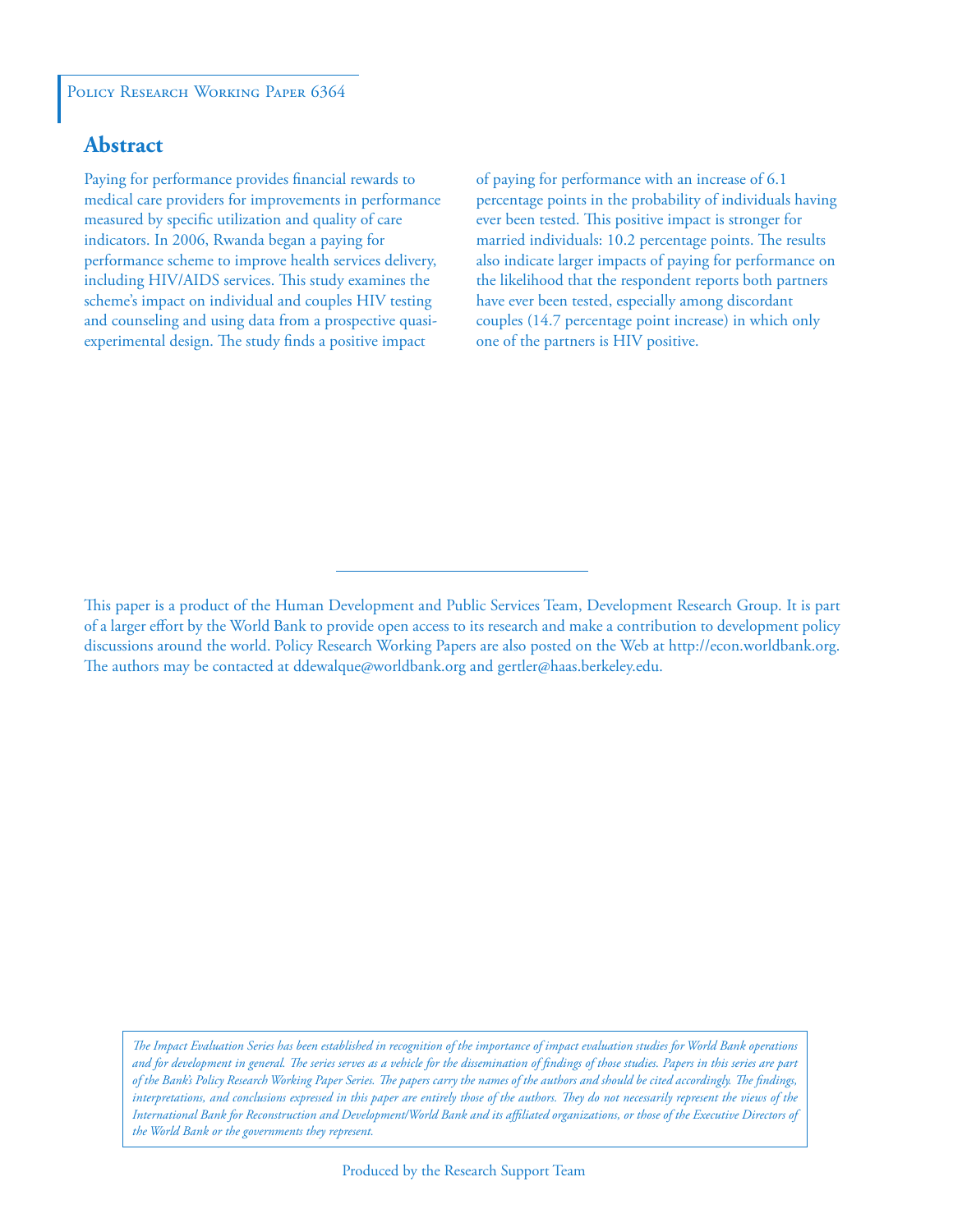# **Using Provider Performance Incentives to Increase HIV Testing and Counseling Services in Rwanda**.

Damien de Walque\*, Development Research Group, The World Bank Paul J Gertler\*, Haas School of Business, University of California, Berkeley Sergio Bautista-Arredondo, National Institute of Public Health, Cuernavaca, Mexico Ada Kwan, National Institute of Public Health, Cuernavaca, Mexico Christel Vermeersch, The World Bank. Jean de Dieu Bizimana, Camris International Agnès Binagwaho, Ministry of Health, Kigali, Rwanda

Jeanine Condo, National University of Rwanda, School of Public Health, Kigali, Rwanda

#### *Keywords*: Performance-based financing; HIV testing and Counseling; Africa

*JEL classification*: I12; O15.

\* These authors shared first authorship. Corresponding author: Damien de Walque, Development Research Group, The World Bank, 1818 H Street, NW, Washington DC 20433, USA. Tel: 202-473-2517, Fax: 202-614-0234, [ddewalque@worldbank.org.](mailto:ddewalque@worldbank.org) We thank Anita Asiimwe, Paulin Basinga, Stefano Bertozzi, Gyuri Fritsche, Alex Kamurase, Kathy Kantengwa, Gayle Martin, Rigobert Mpendwazi, Cyprien Munyanshongore, Vedaste Ndahirdwa, Isaac Ntahobakulira, Miriam Schneidman, Jennifer Sturdy, Claude Sekabaraga, Louis Rusa, Adam Wagstaff, and many others for their contributions to the project; the Rwandan Ministry of Health, the National AIDS Control Commission (CNLS) in Rwanda, Management Sciences for Health, the Belgian Technical Cooperation, Cordaid, GTZ, Healthnet, USAID, and the World Bank and their staff for their collaboration in the implementation of the P4P rollout plan and supporting the evaluation; and the National University of Rwanda School of Public Health for data collection. We thank the World Bank's Bank-Netherlands Partnership Program and Spanish Impact Evaluation Fund, the British Economic and Social Research Council and the Government of Rwanda for their financial support**.**  The findings, interpretations, and conclusions expressed in this paper are entirely those of the authors. They do not necessarily represent the views of the International Bank for Reconstruction and Development/World Bank and its affiliated organizations, or those of the Executive Directors of the World Bank or the governments they represent.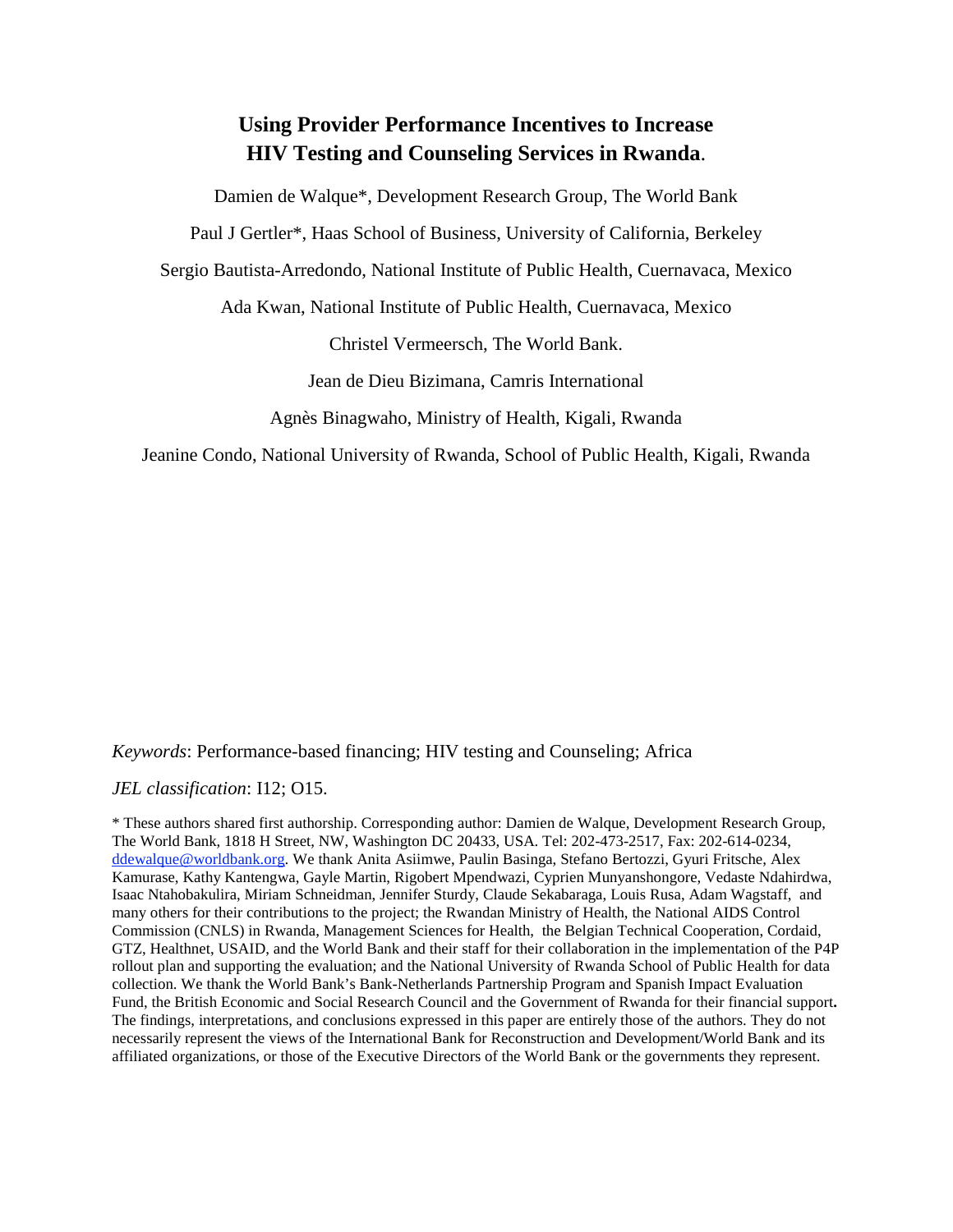#### **1. Introduction**

 $\overline{\phantom{a}}$ 

HIV testing and counseling (HTC) is a gateway to improving prevention and care efforts, and has become a core strategy for decreasing HIV transmission and incidence [\(Glick, 2005\)](#page-16-0). There have been calls to devote more resources to couple HTC since HIV transmission is highest in discordant couples, i.e. couples in which only one of the partners is infected, especially if the infected partner either does not know his or her status or has not revealed it to the uninfected partner [\(Padian et al., 1993\)](#page-16-1). Recent evidence demonstrates that antiretroviral treatment (ART) of HIV+ individuals is very effective in preventing transmission of the HIV virus within couples [\(Cohen et al., 2011;](#page-15-0) [Dodd et al., 2010;](#page-15-1) [El-Sadr et al., 2010;](#page-15-2) [Wagner et al., 2010\)](#page-17-0). As a result, HTC couple testing, especially among discordant couples, has become a key component of prevention programs in generalized epidemic countries.

Despite the promise of HTC to reduce HIV transmission and the large amount of development assistance for HIV/AIDS, HTC uptake has only recently seen modest improvements [\(United Nations, 2011\)](#page-17-1). Moreover, there are few documented successful experiences of HTC programs reaching couples [\(Padian et al., 1993;](#page-16-1) [Painter, 2001\)](#page-16-2).<sup>[1](#page-3-0)</sup>

A promising, yet largely untested, intervention to increase testing is to pay health providers for increasing participation in HTC. This is part of the more general Pay-forperformance (P4P) movement that gives financial rewards at the facility and/or provider levels to improve performance measured by specific utilization and quality of care indicators. P4P is now being piloted or scaled up in over 20 low- and middle-income countries [\(Eichler and Levine,](#page-15-3)  [2009;](#page-15-3) [Meessen et al., 2011\)](#page-16-3).

The purpose of this paper is to evaluate the impact of Rwanda's national P4P scheme on individual and couple HTC. Building on the lessons from pilot experiences in a few provinces, Rwanda initiated in 2006 a national P4P scheme at the health center level to improve health services delivery, including HIV/AIDS services. We use data from a prospective impact evaluation we nested into the national scale-up of P4P in Rwanda, producing evidence from an

<span id="page-3-0"></span> $1$  An important exception is from [Thornton \(2008\)](#page-17-2) who demonstrated that cash value vouchers doubled the percentage of individuals who obtained their HIV test results, given that they had been tested.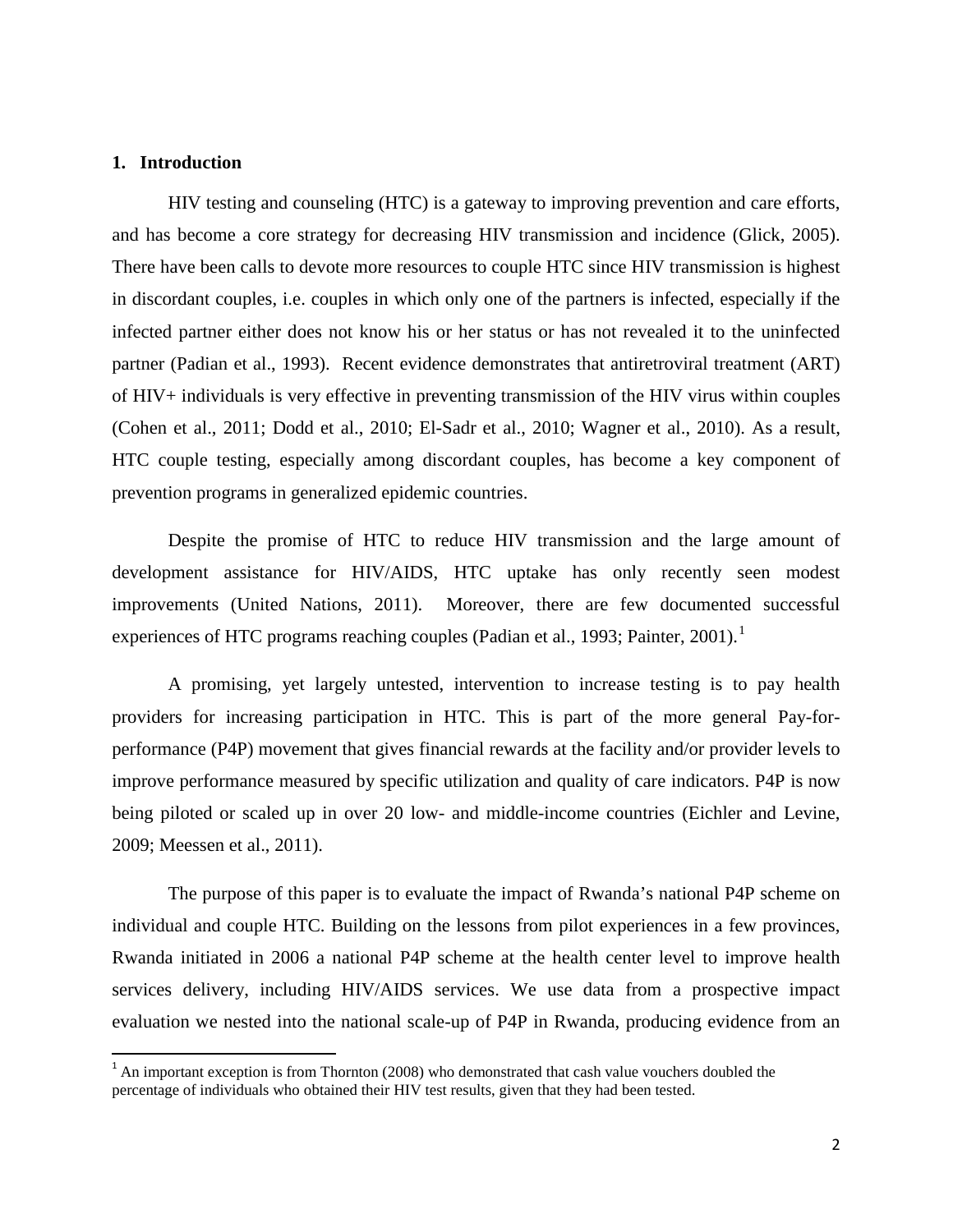impact evaluation at scale with more external validity than closely monitored pilot experiments. The Rwanda P4P scheme provided larger payment for couple HTC than for individual HTC, allowing us to explicitly test whether supply-side incentives are an effective intervention to increase couple HTC and in particular for discordant couples among whom the risk of HIV transmission is higher.

An important aspect of our study is the identification of the incentives' effects. P4P affects health care provision in two ways: first, through incentives for providers to expend more effort in specific activities and second through an increase in the amount of financial resources available to the health center. In order to identify the incentive effect separately from the increase in resources, the traditional input-based budgets of the comparison group were increased by the average amount of incentive payments to treatment facilities. As a result, while treatment and comparison facilities had the same financial resources available, a portion of the treatment facilities' budgets was determined based on their performance whereas the comparison facilities' resources were not. This is important because if P4P achieves its results just from increased financial resources, then the same results could be achieved from a simple increase in budget without incurring the administrative costs associated with implementing the incentive scheme.

Our results show a positive impact of P4P with an increase of 6.1 percentage points in the probability of individuals having ever been tested. However, when disaggregated by couple status we find that all of the results are driven by individuals living in a couple. There is no effect on single individuals even when we condition on being sexually active. However, there is a positive and statistically significant impact of 10.2 percentage points for individuals in couples, which amounts to a 14.5% increase over the control group testing rate. The impact of P4P on couple testing is particularly strong among discordant couples (i.e. one partner is confirmed HIV+ and the other is not), encouraging the partners of identified HIV patients to come for HTC. These results are consistent with the fact that the Rwanda P4P strongly encouraged couple and partner testing, paying US\$ 0.92 per new individual tested for HIV and US\$ 4.59 per couple/partner jointly tested.

These results show that incentive payments are an effective means of increasing participation in HTC. They are especially important for Sub-Saharan Africa, where nearly 80% of HIV-infected adults are unaware of their HIV status and over 90% do not know whether their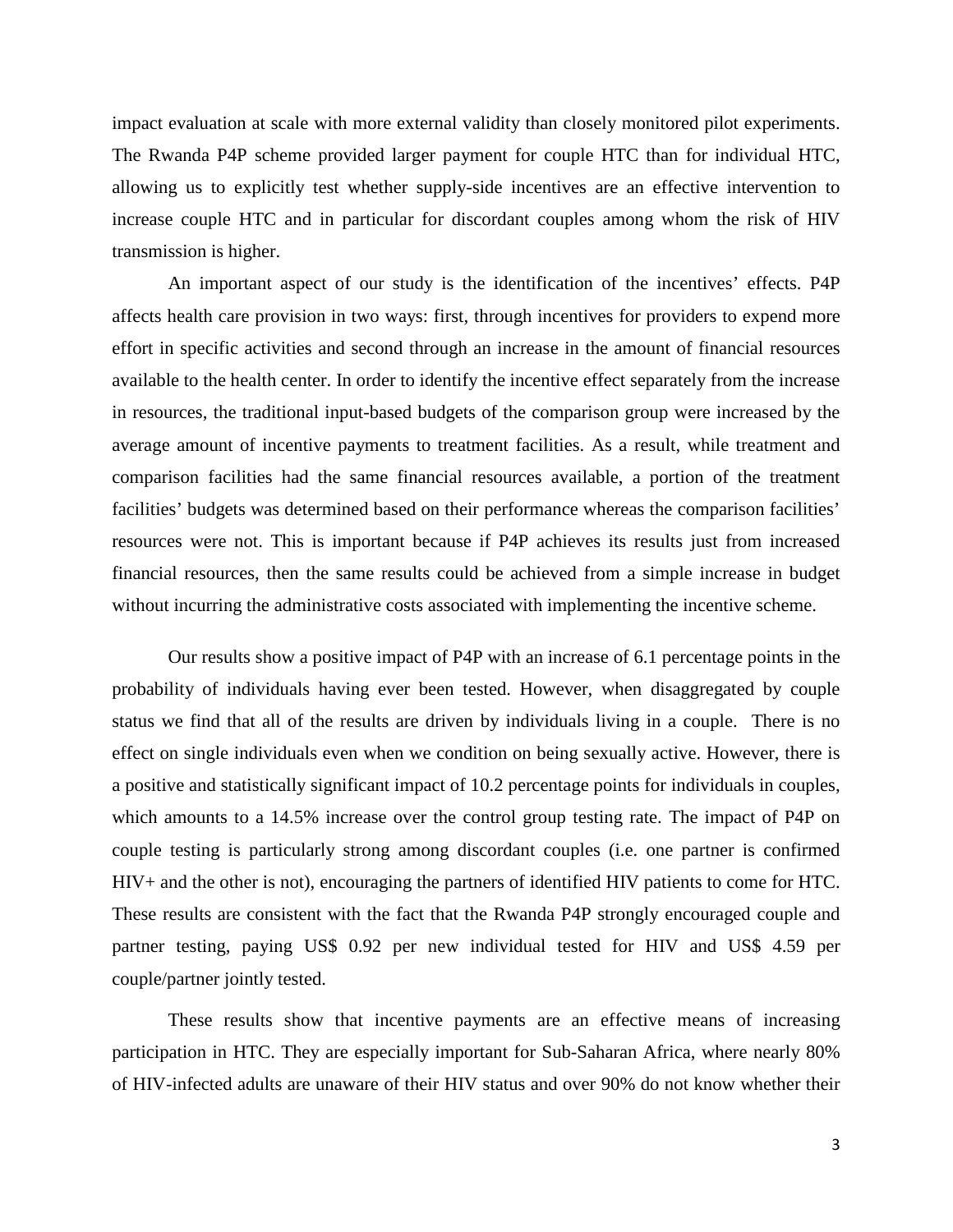partners are infected [\(World Health Organization, 2009\)](#page-17-3). With only 12% of the global population, Sub-Saharan Africa is home to 68% of all people living with HIV.<sup>[2](#page-5-0)</sup>

Our findings contribute to the limited but growing evidence base that paying health facilities for performance is a feasible and effective method for improving health system performance in low- and middle-income countries. Our work contributes to the general literature on P4P in medical care, as it is the first to examine the impact of P4P incentives on HIV related services.<sup>[3](#page-5-1)</sup> More importantly, the role of incentives in P4P is key. Because the comparison facilities' regular budgets were increased by an amount equal to the P4P payment to the treatment group, we were able to isolate the P4P incentive effect from the resource effect.

Our work also contributes to the relatively small literature on the effects of paying medical care providers for performance in developing countries.<sup>[4](#page-5-2)</sup> There are four well-identified and related evaluations in other low- and middle-income countries. Hospital-based physicians in the Philippines who received extra bonus pay based in part on knowledge of appropriate clinical procedures reported increases in clinical knowledge (Peabody et al., 2011).. In Indonesia, performance incentives to villages for improvements in health outcomes led to an increase in labor supply from health providers [\(Olken et al., 2012\)](#page-16-4). [Miller et al. \(2012\)](#page-16-5) found that bonus payments to schools significantly reduced anemia among students in China. Finally, using the same identification strategy as this study, [Basinga et al. \(2011\)](#page-15-4) found in Rwanda that P4P had significant positive impact on institutional deliveries and preventive care visits by young children, and improved quality of prenatal care, but found no effect on the number of prenatal care visits or on immunization rates. A follow-on study also reported large impacts on child health outcomes and provider productivity [\(Gertler and Vermeersch, 2012\)](#page-16-6).

 $\overline{\phantom{a}}$ 

<span id="page-5-0"></span><sup>&</sup>lt;sup>2</sup> In 2011 an estimated 34 million people were living with HIV worldwide, the number of AIDS-related deaths was 1.7 million and there were 2.5 million new HIV infections [\(UNAIDS, 2012\)](#page-17-4).

<span id="page-5-1"></span> $3$  See [Witter et al. \(2011\)](#page-17-5) for a recent systematic review of health care performance incentives in low- and middleincome countries. Most of the literature that they cite do not have control groups and estimate the impact of P4P as jumps in time trends of the amount of services providers by treatment facilities. <sup>4</sup> There is, however, a growing literature on P4P for medical care in the U.S. and other high-income countries with

<span id="page-5-2"></span>mixed results. See [\(Alshamsan et al., 2010;](#page-15-5) [Scott et al., 2011;](#page-17-6) [Van Herck et al., 2010\)](#page-17-7).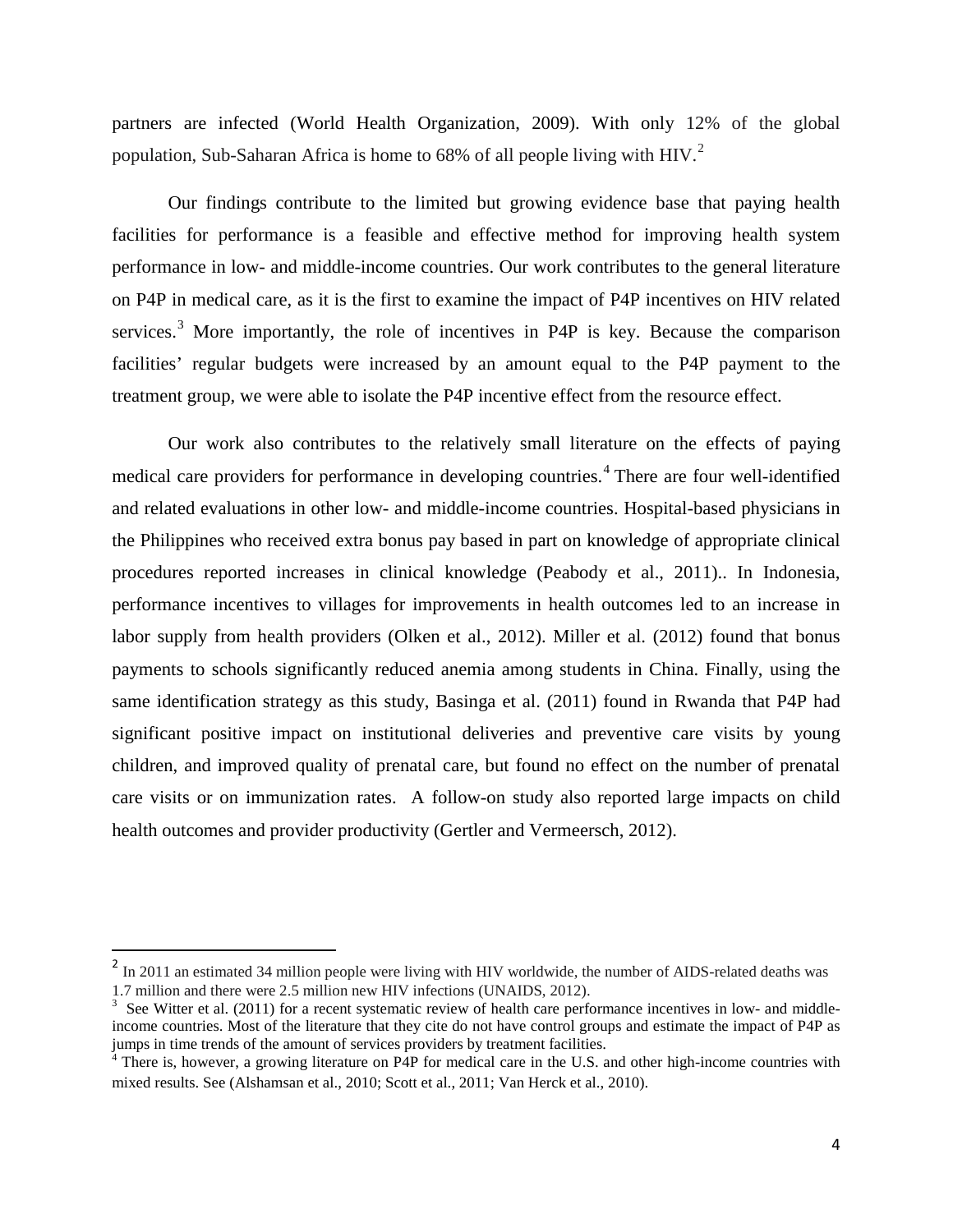The remainder of the paper is organized as follows. Section 2 describes the context of the health sector in Rwanda and the P4P intervention evaluated. In section 3, we present our data and we describe our identification strategy. Section 4 presents our results while section 5 concludes.

#### **2. The health sector in Rwanda and the P4P intervention**

In 2005, HIV prevalence for adults in Rwanda was estimated at 3% [\(Institut National de](#page-16-7)  [la Statistique du Rwanda \(INSR\) and ORC Macro, 2006\)](#page-16-7). The Government of Rwanda (GoR) decided to address the HIV epidemic by not only aggressively scaling up HIV services nationwide, but also utilizing the planned national P4P model to target HTC, ART for AIDS patients, prevention of mother-to-child transmission (PMTCT), and other HIV-related prevention and care services. The GoR initiated the P4P scheme in 2006 to supplement the input-based budgets of health centers and hospitals with bonus payments based on the quantity and quality of key services [\(Ministère de la Santé République du Rwanda, 2006\)](#page-16-8).

The scheme pays for different dimensions of services, including maternal and child health, tuberculosis, and HIV/AIDS. For HIV/AIDS, the P4P scheme pays for 10 output indicators, such as the number of clients and the number of couples tested for HIV (US\$ 4.59 per couple), the number of newly diagnosed HIV-positive patients on ART (US\$ 0.92 per individual), and the number of HIV-positive women on contraception (Table 1). The Ministry of Health (MoH) defined the output indicators and each corresponding unit payment based on health priorities, available budget and the previous NGO pilot experiences [\(Ministère de la Santé](#page-16-9)  [République du Rwanda, 2008\)](#page-16-9). This analysis focuses on the first two indicators dealing with HTC: (i) the number of clients tested for HIV at the HTC center, and (ii) the number of couples/partners tested at the health facility.

Facilities submit monthly reports and quarterly requests for payment to the district P4P steering committee, which is responsible for verifying the data and authorizing payment. Each committee verifies reports by sending auditors to facilities on unannounced random days each quarter. The auditors verify the data reported are the same as the data recorded in facility records. In addition, during the 2006-2008 period the Ministry of Health financed one patient tracking survey to conduct face-to-face interviews with approximately 1,000 patients to verify the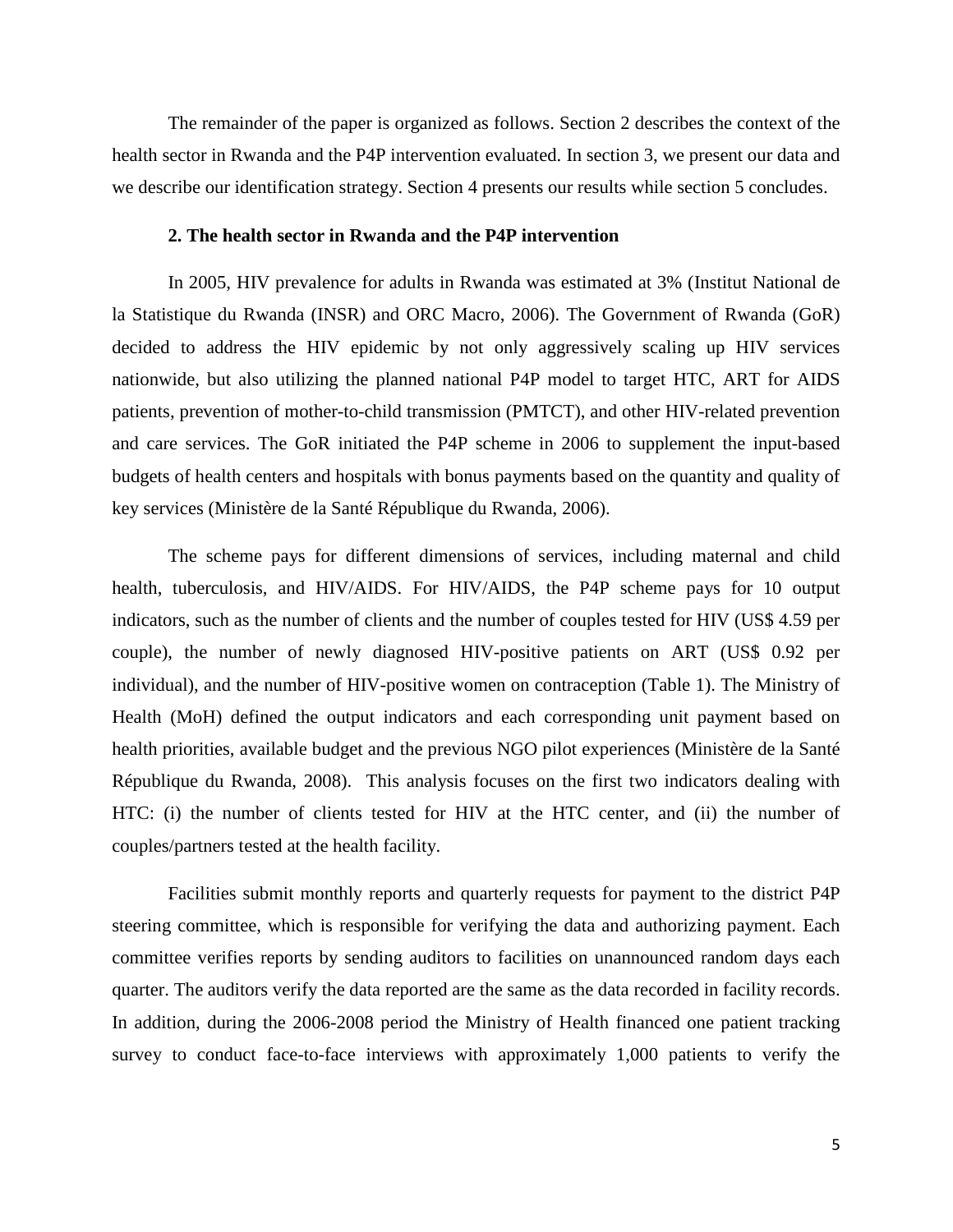accuracy of the records. This survey found false reporting was below 5 percent [\(Health](#page-16-10)  [Development and Performance, 2008\)](#page-16-10).

Quarterly payments go directly to facilities and are used at each facility's discretion. In the sample of 10 treatment facilities in our study, the P4P payments amounted to 14 percent of overall expenditures in 2007. On average, facilities allocated 60 to 80 percent of the P4P funds to increase personnel compensation.

It is worth noting that the Rwanda P4P scheme was implemented in the context of a larger health sector reform and during a period in which HIV/AIDS services, including delivery of antiretroviral treatment, were extensively scaled-up. As of 2005, 83 health facilities were delivering ART to 19,058 persons living with HIV/AIDS (PLWHA), and 229 facilities were providing HTC services with 449,259 individuals ever tested [\(Center for Treatment and](#page-15-6)  [Research on AIDS Malaria Tuberculosis and Other Epidemics, 2007\)](#page-15-6). By 2008, coverage of ART had increased more than threefold and more than doubled for HTC [\(Center for Treatment](#page-15-7)  [and Research on AIDS Malaria Tuberculosis and Other Epidemics, 2008\)](#page-15-7).

#### **3. Impact evaluation design, data and baseline characteristics**

#### *3.1 Impact evaluation design*

The evaluation design with sample sizes is presented in Figure 1. The evaluation design took advantage of the phased implementation of the program at the district level. Administrative districts with pre-existing NGO P4P pilot schemes were excluded from the sampling frame. The remaining districts were then grouped into eight blocks based on similar characteristics for rainfall, population density, and predominant livelihoods using data from the 2002 Census blocks included between two and four districts depending on characteristics and size. Facilities within each district within each block were then randomly assigned into the treatment group and the other into the comparison group.

Prior to implementation of the baseline survey, the administrative district boundaries were redrawn in the context of a decentralization effort [\(MINALOC \(Ministry of Local](#page-16-11)  [Government\), 2006\)](#page-16-11). As a result, some of the experimental areas were combined with areas that already had the NGO run pilot P4P schemes. Because P4P could not be "removed" from health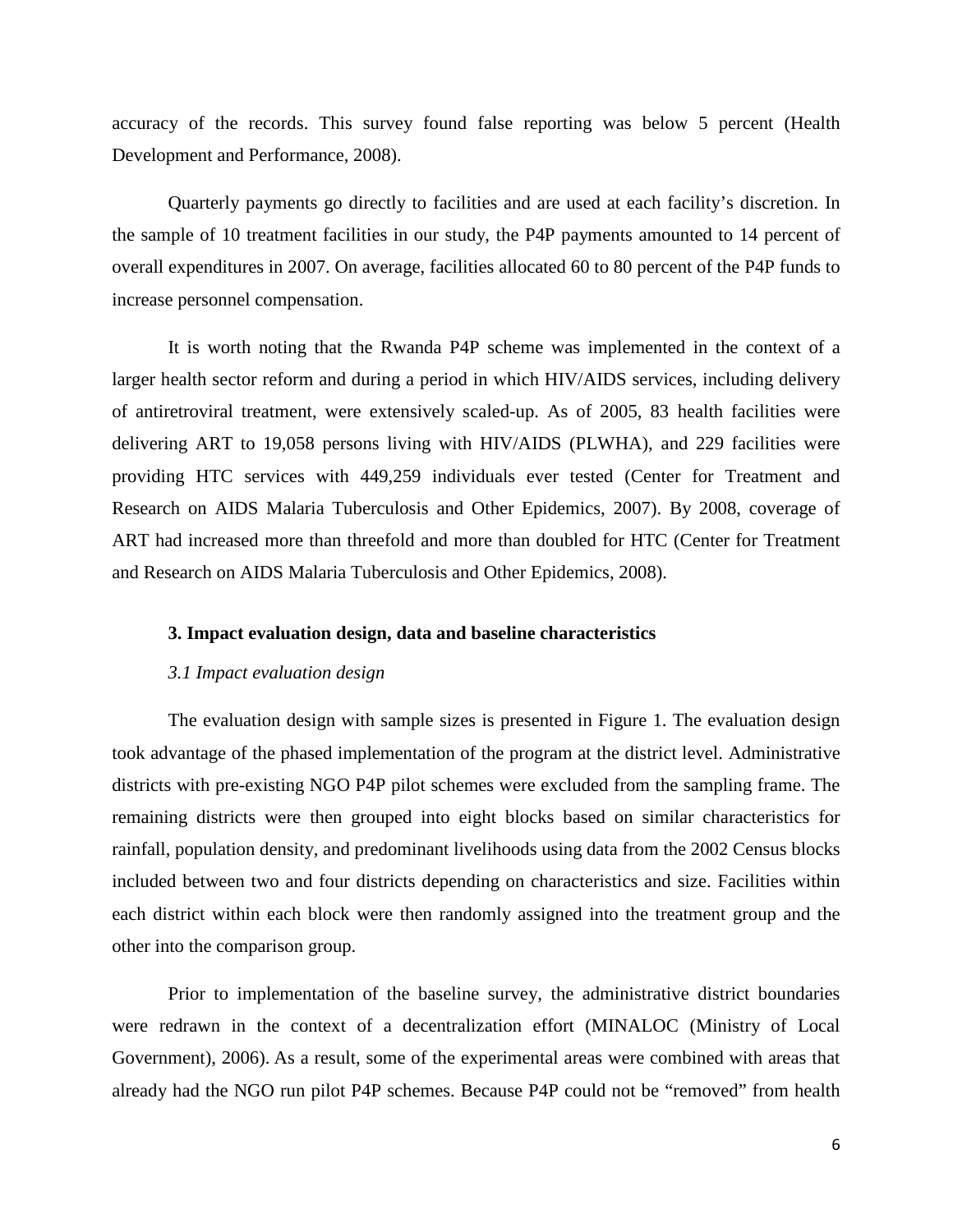facilities that were already implementing the system, and because P4P was managed at the district level, the GoR required that all facilities within those new districts be in the first phase (treatment) of the rollout. This led the evaluation team to switch the assignment of treatment and comparison for eight districts from four blocks, as well as add one block to the sample. In the end, the study's nine blocks include 16 districts in total, of which 9 belonged to the treatment group and 7 to the comparison group. Facilities that had P4P prior to the study were excluded from the evaluation [\(Vermeersch et al., 2010\)](#page-17-8). Only facilities offering HIV/AIDS services were included in the HIV/AIDS P4P model. The 24 facilities that offered HIV services in these districts were enrolled in the study, with 10 facilities in the treatment and 14 facilities in the comparison group.

Facilities in the treatment group started receiving the HIV/AIDS related P4P in January 2007, while the facilities in the comparison group continued with traditional input-based financing until July 2008. Exposure to the HIV P4P model varied between 12 to 15 months in treatment facilities.

Since a primary objective of the evaluation was to isolate the P4P incentive effect separately from the effect of an increase in financial resources, it was necessary to hold the level of resources constant across treatment and comparison facilities. To accomplish this, comparison facilities' traditional input-based budgets were increased by the average amount of P4P payments to treatment facilities on a quarterly basis during the experiment. Therefore, the differences in outcomes between the two groups at follow-up must be attributed to the difference in incentive structures and not to a difference in available financial resources.

#### *3.2 Data*

 $\overline{\phantom{a}}$ 

We conducted a baseline survey of the facilities from August until November 2006 and a follow-up survey from April until July  $2008$ .<sup>[5](#page-8-0)</sup> We also designed a household level survey that

<span id="page-8-0"></span><sup>&</sup>lt;sup>5</sup> The study team submitted the research protocol to the Rwanda National Ethics Committee, which approved the research design, methodology and methods for informed consent. Because of the sensitive nature of the sample and survey, the data collection was managed by the National University of Rwanda School of Public Health with guidance from the National AIDS Control Commission (CNLS). The follow-up surveys were also reviewed by the National Institute of Public Health in Mexico Institutional Review Board (IPF Code 3627801).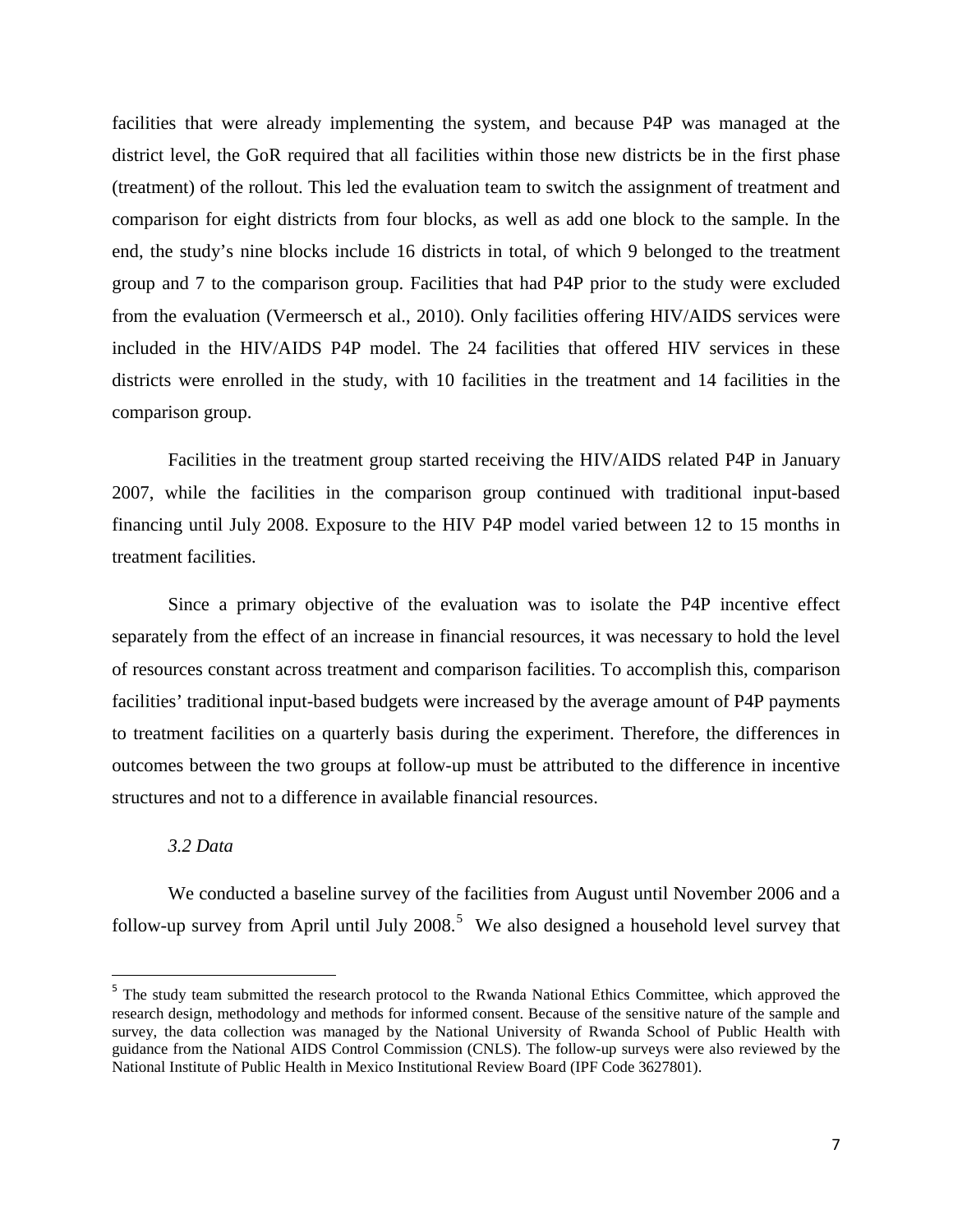was administered to a sample of 1,000 households with an HIV+ positive member, and 600 randomly sampled neighbor households in the catchment area of the facility. We identified HIV/AIDS patients either by contacting the health facility where they received care or via association of PLWHA. We selected them randomly proportional to the number of HIV/AIDS patients attending each facility. We obtained informed consent from the patients before interviewing their household. In the follow-up survey, 85 percent of the baseline households were re-interviewed. The rate of attrition from the baseline sample was not statistically different between the treatment and comparison groups (15 percent each).

The outcome measures are constructed using data from the household surveys. The outcome for individual HTC is an indicator variable for whether the individual has ever been tested for HIV. For the purpose of the HTC analysis, we exclude identified HIV/AIDS patients who by definition are HIV positive and are aware of their HIV status. The sample is further restricted to individuals aged 15 or older. At baseline, the sample is comprised of 438 individuals in the treatment group and 445 in the comparison group. Individuals present at follow-up but not at baseline were not different based on standard socio-demographic characteristics.

For the analysis of couple testing, we create an indicator using the question of whether or not the most recent sexual partners the respondents had in the 12 months prior to the survey had ever been tested for HIV. We further combine the responses about each respondent's individual testing and the testing of their sexual partners to create an indicator variable for whether both partners in the couple/sexual partnership have ever been tested. We then restrict the sample to individuals living with their sexual partners and who self-reported having had sex in the 12 months prior to the survey. For this analysis, the unit of observation is the couple and we include only one report by couple to avoid double-counting.

#### *3.3. Summary statistics and balance at baseline*

Table 2 reports the baseline means of facility characteristics in 2006. Confirming that the evaluation design achieved balance of observed characteristics at baseline between the facilities in the treatment and comparison groups, there are no significant differences between the treatment and comparison groups in terms of rural location, proportion of district hospitals in the sample of facilities, proportion of facilities that are government-assisted or public, size of catchment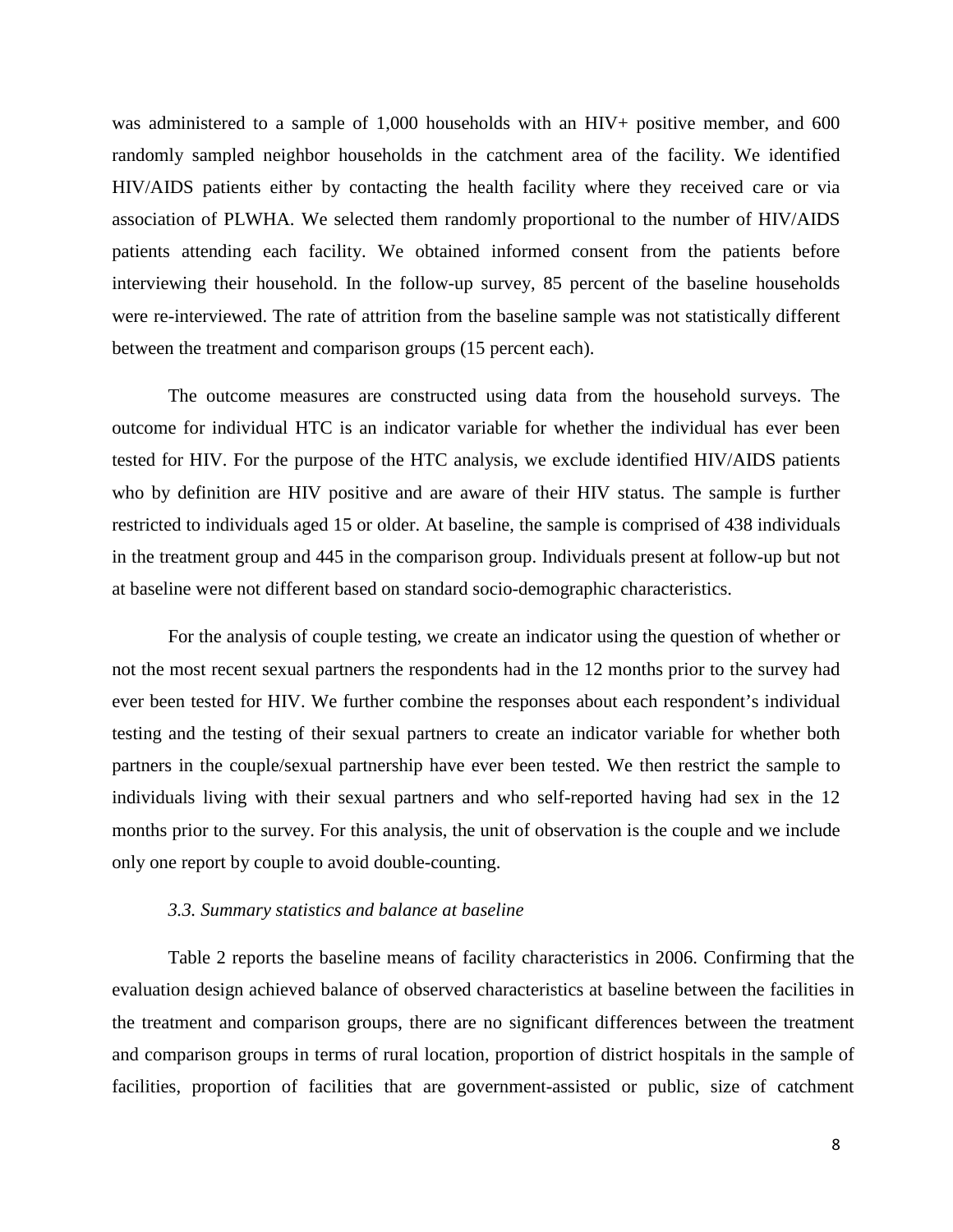population, supply of staff, log 2006 expenditures, and allocation of the budget across medical personnel, medical supplies and non-medical purposes.

Table 2 further reports the mean 2008 log expenditures for treatment and comparison facilities with no statistically significant difference in the means after the introduction of P4P in the treatment facilities. This confirms that the program compensated the comparison facilities with an increase in their traditional input-based budget equal to the increase in treatment facilities' resources and validates the interpretation of any estimated impacts being caused by the introduction of P4P incentives, as opposed to an increase in financial resources.

For the analysis of HTC at the individual level, the sample consists of all adults aged 15 and above who were identified as HIV negative: 438 in the treatment group and 445 in the comparison group. Table 3 reports the baseline characteristics of all respondents grouped and by marital status<sup>[6](#page-10-0)</sup>. There are no statistical differences in baseline means of the outcome variable "ever been tested". For the control variables used in the regression models, the samples are generally well balanced. All samples and sub-samples are well balanced in terms of sexual activity, marital status and assets values. The proportion of individuals whose partner is identified as HIV patient is also well balanced so that the proportion of discordant couples<sup>[7](#page-10-1)</sup>, i.e. a couple where one partner is identified as an HIV patient and one is not, is well balanced across treatment and control.

For the analysis of HTC at the couple level, the sample consists of all adults aged 15 and above who were identified as HIV negative, who self-reported having had sex in the 12 months preceding the survey, and living with their sexual partners: 179 in the treatment group and 180 in the comparison group. Table 4 reports the baseline characteristics of respondents. There are no statistical differences in baseline means of the 3 outcome variables: "has the respondent ever been tested", "has the sexual partner of the respondent ever been tested" and "have the respondent and his/her sexual partner ever been tested". The only difference is that, overall,

l

<span id="page-10-0"></span><sup>&</sup>lt;sup>6</sup> For marital status, we defined as married or living in couple both those legally married and those cohabiting together even without formal marriage.

<span id="page-10-1"></span> $<sup>7</sup>$  Strictly speaking, a sero-discordant couple is a couple where one of the partners is HIV positive and the other is</sup> HIV negative. Since we did not test the study participants for HIV, the only participants whose HIV status is known to us are those identified as HIV/AIDS patients who are HIV positive. Hence our definition of discordant couple is different: we define as discordant couple a couple where one partner is identified as an HIV patient and one is not.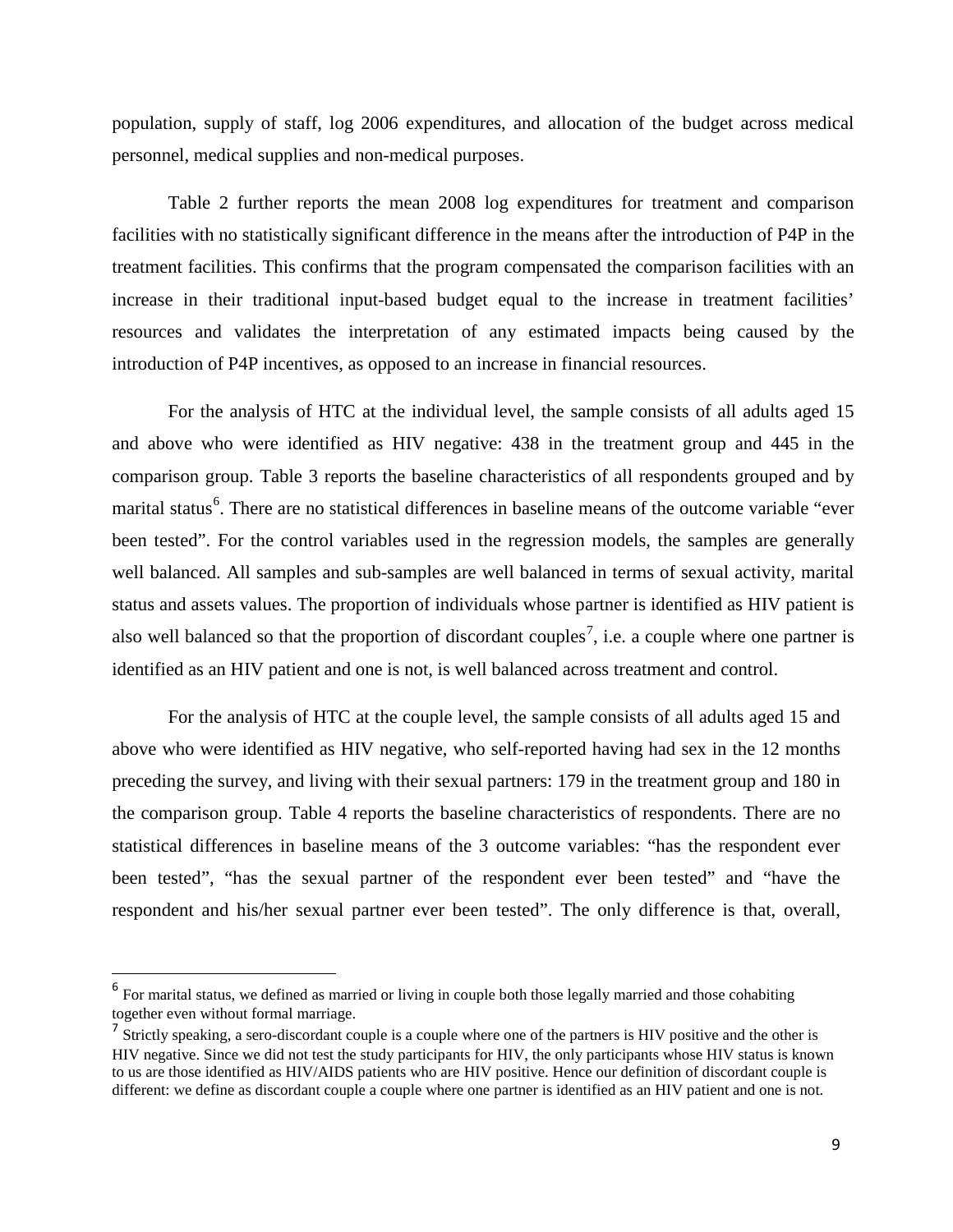respondents in the control group are about 3 years older than those in treatment group. All other variables including education and asset value are well balanced.

#### *3.4. Estimation*

 $\overline{\phantom{a}}$ 

Given the reassignment of districts between the treatment and comparison groups before the start of the study, and the limited number of districts that could be assigned to the treatment and comparison groups, we view our study as quasi-experimental. While the sample is balanced at baseline on outcomes and characteristics, it is possible that the reassignment of districts was correlated with something unobservable to us and related to health outcomes. However, redrawing of administrative units took place within the context of a decentralization agenda that was led by the Ministry of Local Government, and we find no evidence that it was driven by or related to health outcomes [\(MINALOC \(Ministry of Local Government\), 2006\)](#page-16-11).<sup>[8](#page-11-0)</sup> Therefore, we think it is likely that any relevant unobservable factors were likely to be invariant over the time period of the intervention.

Therefore, we will use the difference-in-differences method that controls for unobserved time invariant characteristics.<sup>[9](#page-11-1)</sup> This method compares the change in outcomes in the treatment group to the change in outcomes in the comparison group. By comparing changes, we control for observed and unobserved time invariant characteristics as well as for time-varying factors that are common to the treatment and comparison groups. As we discussed above, the final assignment to the treatment and comparison groups is orthogonal to pre-intervention observable variables, leading us to believe that there is likely no correlation between this assignment and unobservables that would drive program effects.

<span id="page-11-0"></span><sup>8</sup> According to [MINALOC \(Ministry of Local Government\) \(2006\)](#page-16-11), the objective of the decentralization was to enhance institutional development and capacity building for responsive local governance, to develop efficient, transparent and accountable fiscal and financial management systems at local government and grassroots levels.

<span id="page-11-1"></span><sup>&</sup>lt;sup>9</sup> An alternative, sometimes used in the literature, is the intent to treat estimator that compares the originally assigned treatments to controls. In this case, however, we would have misassigned 40% of the observations and would be grossly underpowered. Also, all of the examples we could find use the ITT in cases where the study entered the field intending to implement the original design and where behavioral choices by the study participants compromised the study design. In our case, the design was changed before we entered the field and was not compromised by the study participants. Hence, while our difference in difference estimator requires stronger assumptions, we believe that it is appropriate in terms of identification and is valid based on the balance tests and knowledge of the institutional context that drove the change in design. In our view, the difference in difference choice maximizes potential power without sacrificing internal validity.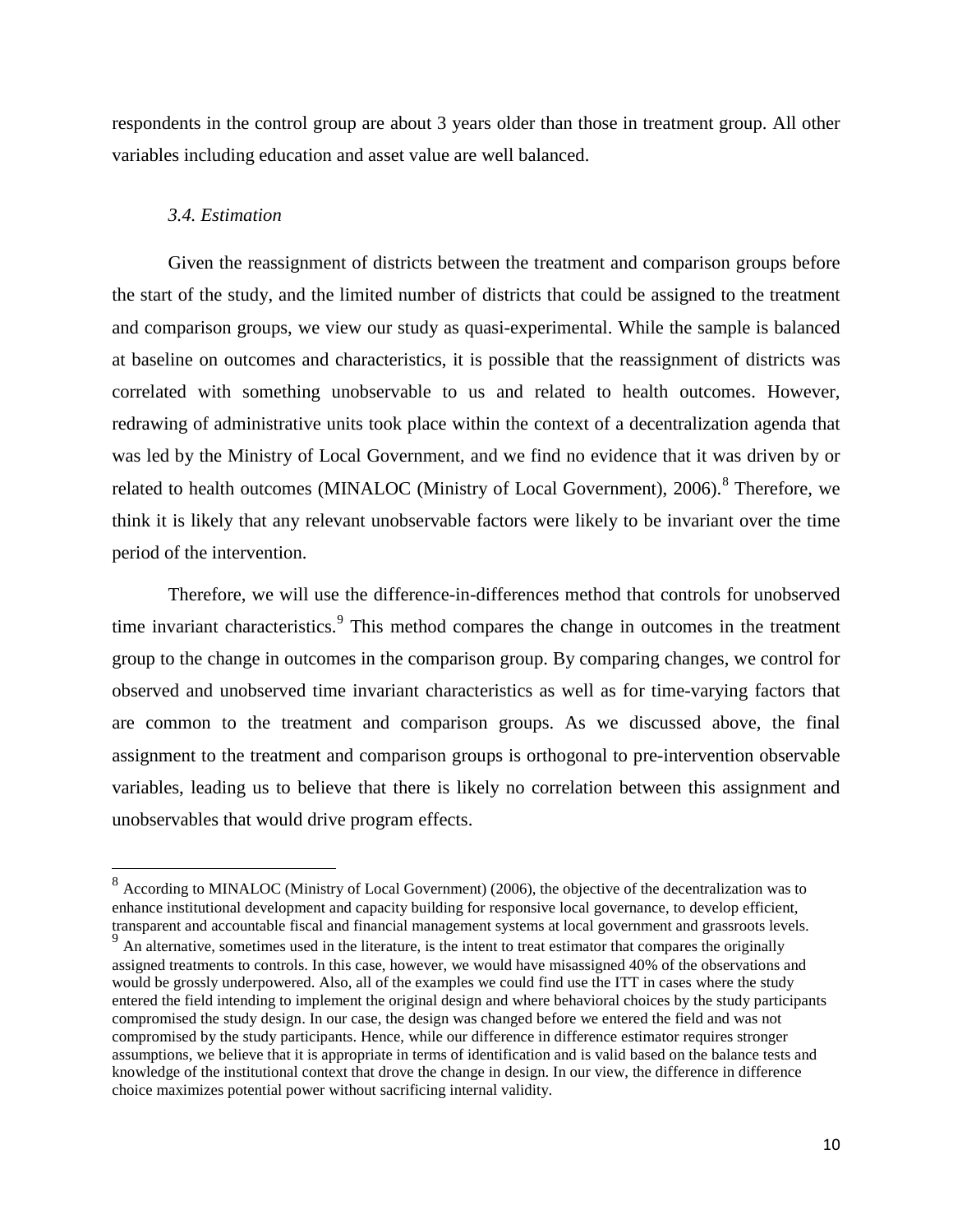We treat the 2006 and 2008 household surveys as repeated cross-sections and estimate the following regression specification of the difference-in-difference model for individual outcomes:

$$
Y_{ijt} = \alpha_j + \gamma_{2008} + \beta \cdot P4P_j \cdot I_{2008} + \sum_k \lambda_k X_{kijt} + \varepsilon_{ijt}
$$
 (1)

where *Yijt* is the HTC outcome of individual or couple *i* living in facility *j*'s catchment area in year *t*; *P4Pj* is a dummy variable that takes value 1 if facility *j* belongs to Phase I (i.e. started receiving P4P in 2007) and 0 otherwise;  $\alpha_i$  is a facility fixed effect;  $\gamma_{2008}$  is a fixed effect for 2008; *I2008* is a dummy variable that takes value 1 if the year of observation is 2008 and 0 otherwise; the  $X_{kijt}$  are individual characteristics; and  $\varepsilon_{ijk}$  is a zero mean error term. We compute robust standard errors clustered at the district by year level to correct for correlation of the error terms across facilities within districts.

#### **4. Results**

Table 5 reports the estimated P4P program impacts on HTC outcomes using the individual as the unit of analysis. We present analyses for the entire sample and then conduct sub-group analyses by marital status. In all of the estimated models, we control for age, education, and household assets and for gender and marital status when relevant. Assets are measured as the value of land, durables in the house, farm animals, farm equipment, and microenterprise equipment.

In column (1) of table 5, we find a positive and statistically significant impact at the 10% level of 6.1 percentage points in the probability to have ever been tested with respect to the comparison group. This represents a 10.6 percent increase over the control group. When we restrict the sample to individuals living in a couple (column 2), we find a positive impact of 10.2 percentage points that is statistically significant at the 5% level, representing a 14.5 percent increase from baseline. However, there is no impact on individuals not currently in a couple regardless of whether they are sexually active or not (columns 3 and 4). Those larger impacts of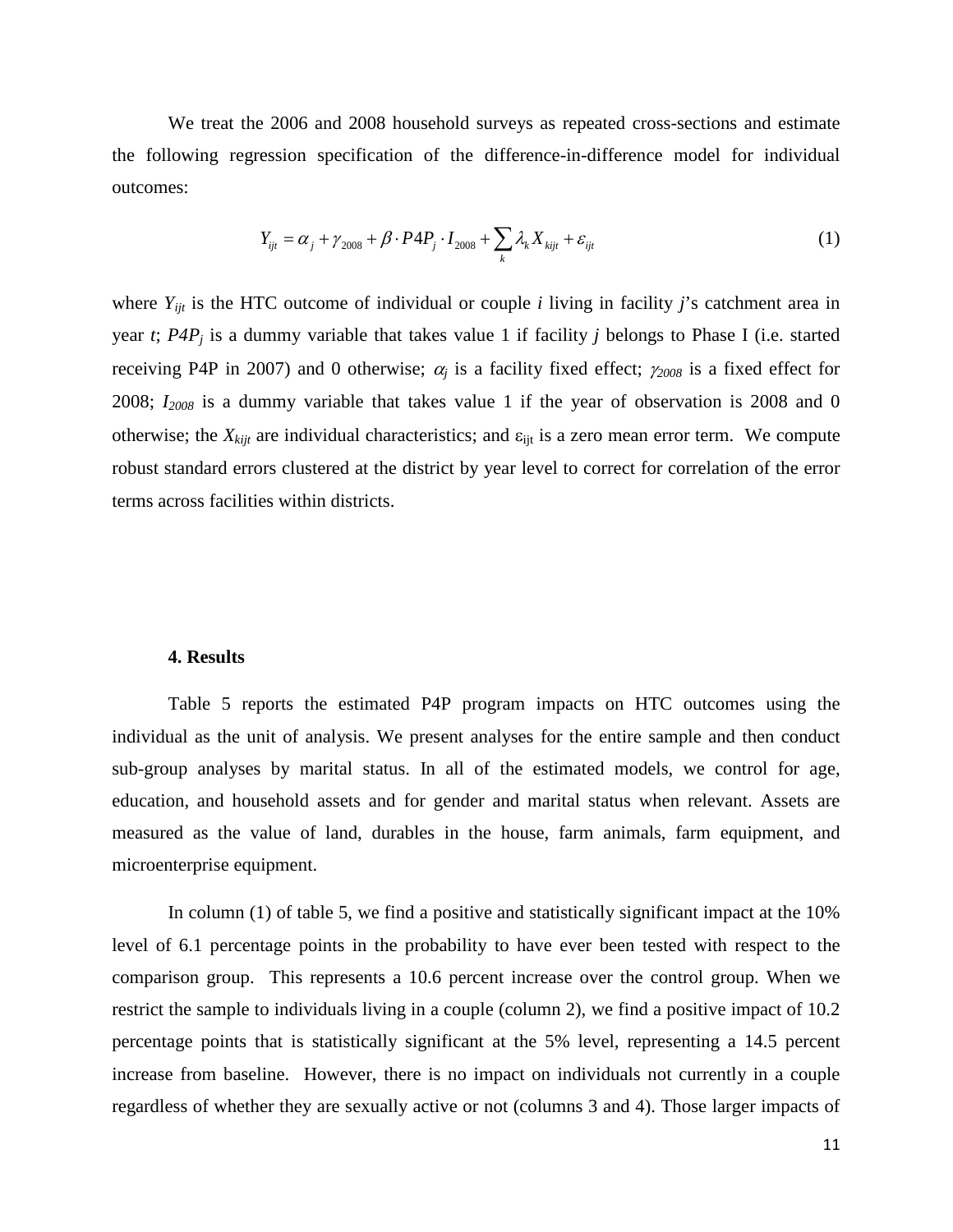P4P on HTC among married individuals are consistent with the fact that the P4P scheme strongly encouraged couple and partner testing since it paid US\$ 0.92 per new individual tested for HIV and US\$ 4.59 per couple/partner jointly tested.

In Table 6 focusing on the analysis where the couple is the unit of observation, there are significant positive impacts of P4P on the likelihood that the respondent reports that both partners have ever been tested: an increase of 8.6 percentage points, significant at the 10% level, corresponding to a 12 percent increase from baseline (column 1). That increase is especially strong among couples in which one of the partners has been identified as living with HIV/AIDS (discordant couple): the results in column 2 indicate an increase of 14.7 percentage points, significant at the 5% level and representing an 18.14 percent increase from baseline. The increase is lower and not statistically significant for couples, which are not discordant (column 3).

This analysis with the couples as the units of observation confirms that the larger P4P incentives for joint testing especially encourage both partners in the couple to be tested. The impact of P4P on couple testing is particularly strong among discordant couples where one of the partners has been identified as living with HIV/AIDS, encouraging the partners of identified HIV patients to come for HTC.

#### **5. Conclusions**

Our study examines the impact of the national P4P scheme in Rwanda on individual HTC and couple HTC, using data from a prospective experimental design. The results indicate a positive impact of P4P with an increase of 6.1 percentage points in the probability of individuals having ever been tested. This positive impact is concentrated among individuals in couples. The results also indicate larger impacts of P4P on the likelihood that the respondent reports both partners have ever been tested, especially among discordant couples in which only one of the partners is HIV positive.

Our results show significant increase of HTC coverage in the context of a massive scaling-up of HIV services. P4P was implemented in the context of a larger health sector reform and during a period in which HIV/AIDS services, including delivery of ART, were extensively scaled-up. We are not able to identify how this context of increase of HIV service coverage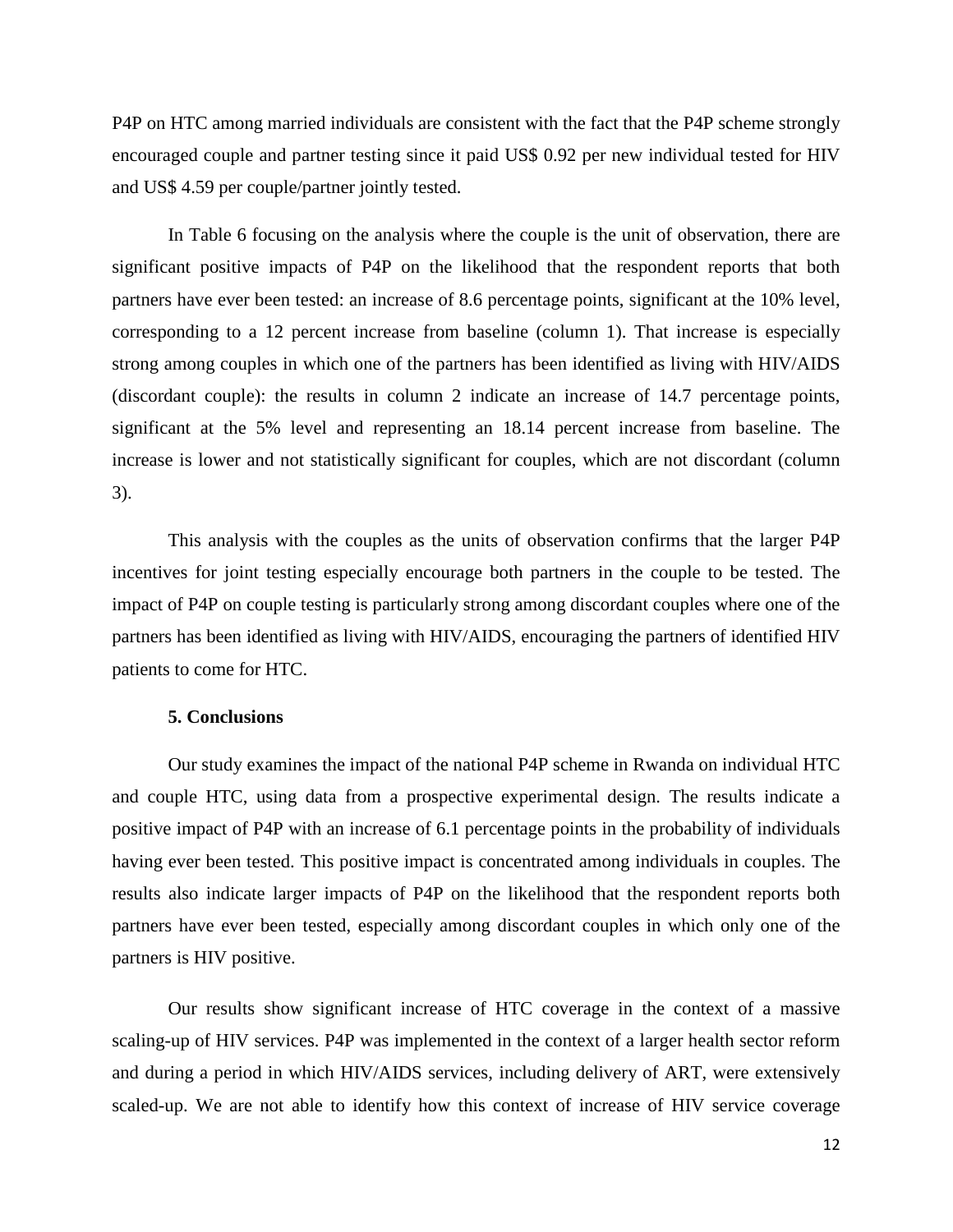interacted with the P4P program. Arguably a P4P intervention could have even greater impacts in a more static context of HIV service delivery.

Strong encouragement of couple and partner testing is a key component of the P4P program for HTC in Rwanda. While individual HTC is recognized as the necessary gateway for HIV/AIDS treatment, the prevention benefits of individual HTC remain under discussion [\(Denison et al., 2008\)](#page-15-8). Joint couple or partner testing on the other hand appears to have stronger prevention benefits, especially in the case of discordant couples [\(Allen et al., 2003;](#page-15-9) [Cohen et al.,](#page-15-0)  [2011\)](#page-15-0). However, despite the apparent importance of couple testing for treatment and prevention purposes, there have been few successful experiences of HTC programs reaching couples [\(Padian et al., 1993;](#page-16-1) [Painter, 2001\)](#page-16-2). Furthermore, recent evidence on the effectiveness of ART for prevention of HIV transmission among couples makes this a key intervention of prevention programs in generalized epidemic countries [\(Dodd et al., 2010;](#page-15-1) [El-Sadr et al., 2010;](#page-15-2) [Wagner et](#page-17-0)  [al., 2010\)](#page-17-0). Recent evidence on the prevention effectiveness of ART points to a 95% protection rate among discordant couples [\(Cohen et al., 2011\)](#page-15-0). Our results show that P4P is an effective intervention to target discordant couples for HTC.

Our findings contribute to the growing evidence base that paying health facilities for performance is a feasible and effective method for improving health system performance. More importantly, the role of incentives in P4P is key. Because the comparison facilities' regular budgets were increased by an amount equal to the P4P payment to the treatment group, we were able to isolate the P4P incentive effect from the resource effect. This implies that the same results could not have been achieved by simply increasing the amount of resources without the incentives.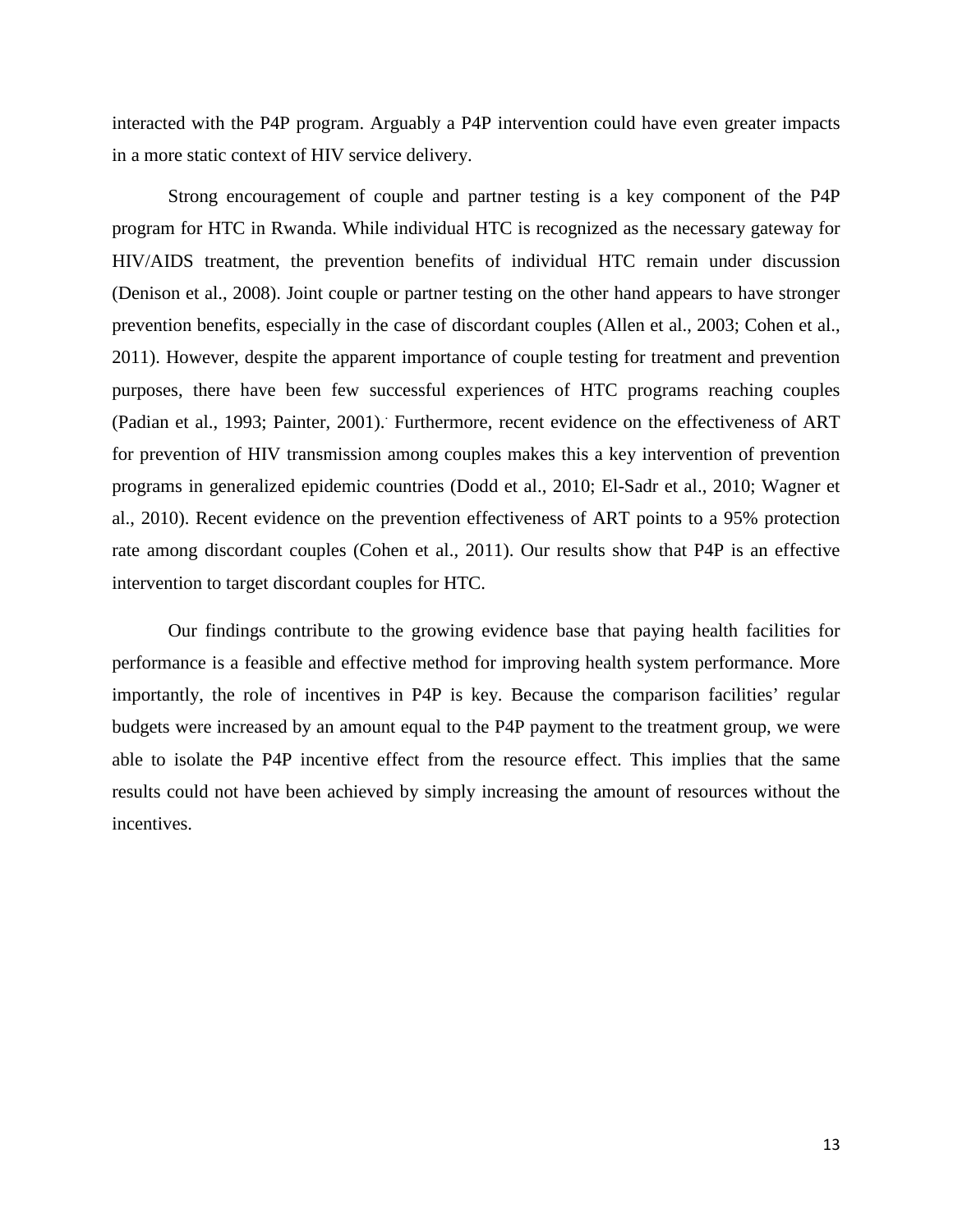### **References**

<span id="page-15-9"></span>Allen S, Meinzen-Derr J, Kautzman M, Zulu I, Trask S, Fideli U, Musonda R, Kasolo F, Gao F, Haworth A. Sexual behavior of HIV discordant couples after HIV counseling and testing. AIDS 2003; 17(5); 733-740.

<span id="page-15-5"></span>Alshamsan R, Majeed A, Car J, Millett C. Impact of pay for performance on inequalities in health care: systematic review. Journal of Health Services Research & Policy 2010; 15(3); 178-184.

<span id="page-15-4"></span>Basinga P, Gertler PJ, Binagwaho A, Soucat AL, Sturdy J, Vermeersch CM. Effect on maternal and child health services in Rwanda of payment to primary health-care providers for performance: An impact evaluation. The Lancet 2011; 377(9775); 1421-1428.

<span id="page-15-6"></span>Center for Treatment and Research on AIDS Malaria Tuberculosis and Other Epidemics. Rapport annuel du TRAC 2006. Center for Treatment and Research on AIDS Malaria Tuberculosis and Other Epidemics: Kigali; 2007.

<span id="page-15-7"></span>Center for Treatment and Research on AIDS Malaria Tuberculosis and Other Epidemics. 2008 Annual Report. Center for Treatment and Research on AIDS Malaria Tuberculosis and Other Epidemics: Kigali; 2008.

<span id="page-15-0"></span>Cohen MS, Chen YQ, McCauley M, Gamble T, Hosseinipour MC, Kumarasamy N, Hakim JG, Kumwenda J, Grinsztejn B, Pilotto JHS, Godbole SV, Mehendale S, Chariyalertsak S, Santos BR, Mayer KH, Hoffmann IF, Eshleman SH, Piwowar-Manning E, Wang L, Makhema J, Mills LA, de Bruyn G, Sanne I, Eron J, Gallant J, Havlir D, Swindells S, Ribaudo H, Elharrar V, Burns D, Taha TE, Nielsen-Saines K, Celentano D, Essex M, Fleming TR, for the HPTN 052 Study Team. Prevention of HIV-1 infection with early antiretroviral therapy. The New England Journal of Medicine 2011; 365(6); 493-505.

<span id="page-15-8"></span>Denison JA, O'Reilly KR, Schmid GP, Kennedy CE, Sweat MD. HIV voluntary counseling and testing and behavioral risk reduction in developing countries: A meta-analysis, 1990-2005. AIDS and Behavior 2008; 12(3); 363-373.

<span id="page-15-1"></span>Dodd PJ, Garnett GP, Hallett TB. Examining the promise of HIV elimination by 'Test and Treat' in hyper-endemic settings. AIDS 2010; 24(5); 729-735.

<span id="page-15-3"></span>Eichler R, Levine R. Performance incentives for global health: Potential and pitfallss. Center for Global Development: Washington, D.C.; 2009.

<span id="page-15-2"></span>El-Sadr WM, Affrunti M, Gamble T, Zerbe A. Antiretroviral Therapy: A Promising HIV Prevention Strategy? Journal of Acquired Immune Deficiency Syndromes 2010; 55(Suppl 2); S116-121.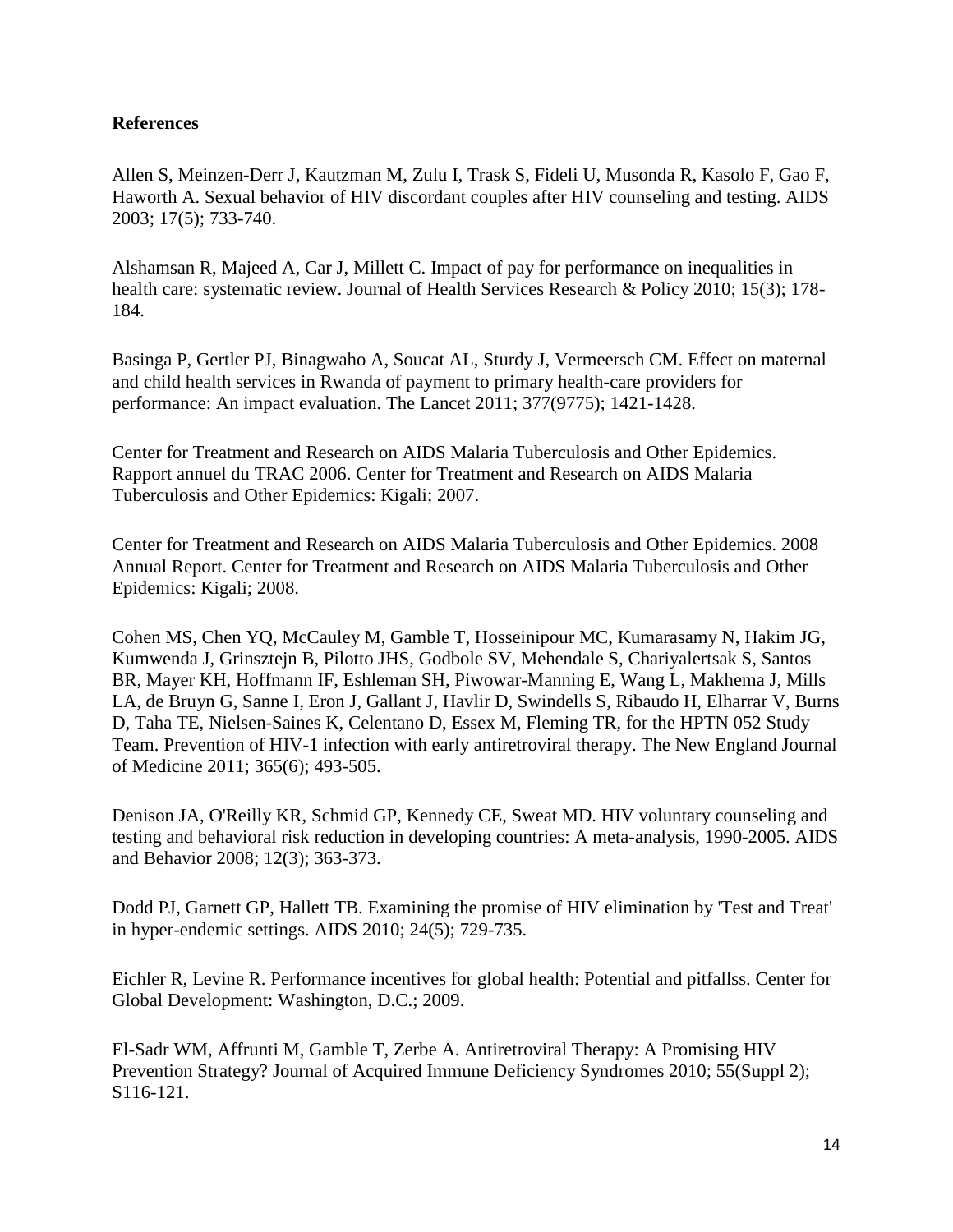<span id="page-16-6"></span>Gertler PJ, Vermeersch C. Using Performance Incentives to Improve Health Outcomes. World Bank Policy Research Working Paper No. 6100. The World Bank; 2012.

<span id="page-16-0"></span>Glick P. Scaling up HIV voluntary counseling and testing in Africa: What can evaluation studies tell us about potential prevention impacts? Evaluation Review 2005; 29(4); 331-357.

<span id="page-16-10"></span>Health Development and Performance. Rapport d'Enquête de Contre vérification par la Communauté dans les districts de Nyamasheke, Nyanza, Nyaruguru et Rulindo. 2008.

<span id="page-16-7"></span>Institut National de la Statistique du Rwanda (INSR), ORC Macro. Rwanda Demographic and Health Survey. INSR and ORC Macro: Calverton, Maryland, USA; 2006.

<span id="page-16-3"></span>Meessen B, Soucat A, Sekabaraga C. Performance-based financing: just a donor fad or a catalyst towards comprehensive health-care reform? Bulletin of the World Health Organization 2011; 89(153-156.

<span id="page-16-5"></span>Miller G, Luo R, Zhang L, Sylvia S, Shi Y, Foo P, Zhao Q, Martorell R, Medina A, Rozelle S. Effectiveness of Provider Incentives for Anaemia Reducation in Rural Child: A Cluster Randomized Trial. British Medical Journal 2012; 345(e4809.

<span id="page-16-11"></span>MINALOC (Ministry of Local Government). Making decentralized service delivery work in Rwanda: Putting the people at the center of service provision, Policy Note. Government of Rwanda: Kigali; 2006.

<span id="page-16-8"></span>Ministère de la Santé République du Rwanda. Guide de l'Approche Contractuelle. Modules de Formation des Acteurs Concernés pour le Démarrage PBF dans Rwanda. 2006.

<span id="page-16-9"></span>Ministère de la Santé République du Rwanda. Module de référence de formation continue en planification familial. A l'usage des formateurs, superviseurs et prestataires au niveau des formations sanitaires. 2008.

<span id="page-16-4"></span>Olken BA, Onishi J, Wong S. Should Aid Reward Performance? Evidence from a field experiment on health and education in Indonesia. NBER Working Paper No. 17892. 2012.

<span id="page-16-1"></span>Padian NS, O'Brien TR, Chang YC, Glass S, Francis DP. Prevention of heterosexual transmission of Human Immunodeficiency Virus through couple counseling. Journal of Acquired Immune Deficiency Syndromes 1993; 6(1043-1048).

<span id="page-16-2"></span>Painter TM. Voluntary counseling and testing for couples: a high-leverage intervention for HIV/AIDS prevention in sub-Saharan Africa. Social Science and Medicine 2001; 53(2001); 1397-1411.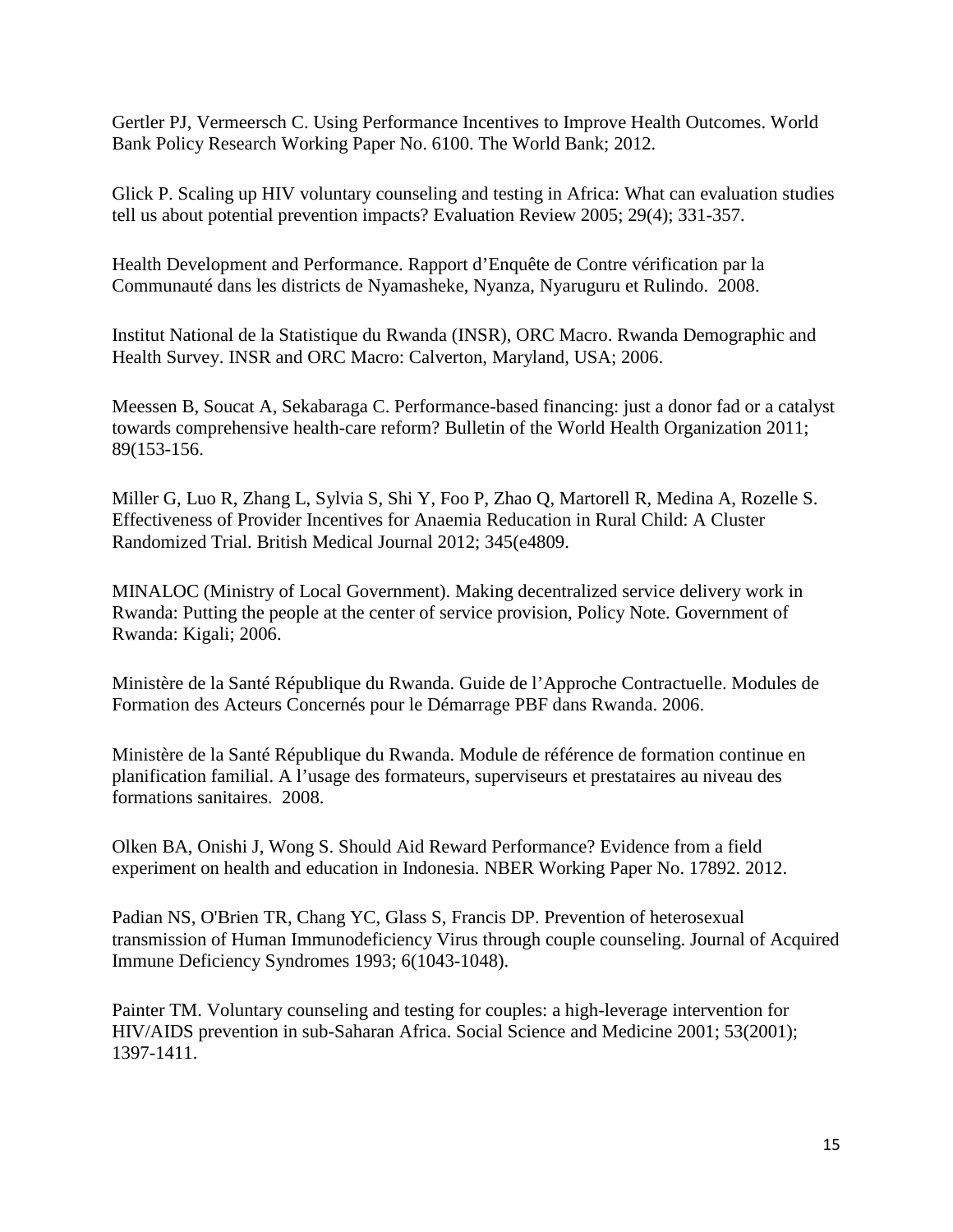<span id="page-17-6"></span>Peabody J, R Shimkhada R, S Quimbo, J Florentino, MF Bacate, C MuCulloch, O Solon. 2011. Financial Incentives and Measurement Improved Physician's Quality of Care in the Philippines. Health Affairs. 30: p773

Scott A, Sivey P, Ait Ouakrim D, Willenberg L, Naccarella L, Furler J, Young D. The effect of financial incentives on the quality of health care provided by primary care physicians. Cochrane Database of Systematic Reviews 2011; 9(CD008451.

<span id="page-17-2"></span>Thornton RL. The demand for, and impact of, learning HIV status. American Economic Review 2008; 98(5); 1829-1863.

<span id="page-17-4"></span>UNAIDS. AIDS epidemic update: November 2011. UNAIDS: Geneva, Switzerland; 2012.

<span id="page-17-1"></span>United Nations. The Millennium Development Goals Report 2011. United Nations: New York; 2011.

<span id="page-17-7"></span>Van Herck P, De Smedt D, Annemans L, Remmen R, Rosenthal MB, Sermeus W. Systematic Review: Effects, Design Choices, and Context of Pay-for-Performance in Health Care. BioMed Central Health Services Research 2010; 10(247-260).

<span id="page-17-8"></span>Vermeersch C, de Walque D, Sturdy J, Gertler P. Performance Based Contracting in Rwanda: Evaluation Design and Methods. The World Bank: Washington, D.C.; 2010.

<span id="page-17-0"></span>Wagner BG, Kahn JS, Blower S. Should we try to eliminate HIV epidemics by using a "Test and Treat" strategy? AIDS 2010; 24(5); 775-776.

<span id="page-17-5"></span>Witter S, Fretheim A, Kessy FL, Lindahl AK. Paying for performance to improve the delivery of health interventions in low- and middle-income countries. Cochrane Database of Systematic Reviews 2011; 2(Art. No: CD007899).

<span id="page-17-3"></span>World Health Organization. Towards universal access: scaling up priority HIV/AIDS interventions in the health sector. Progress Report 2009. World Health Organization: Geneva, Switzerland; 2009.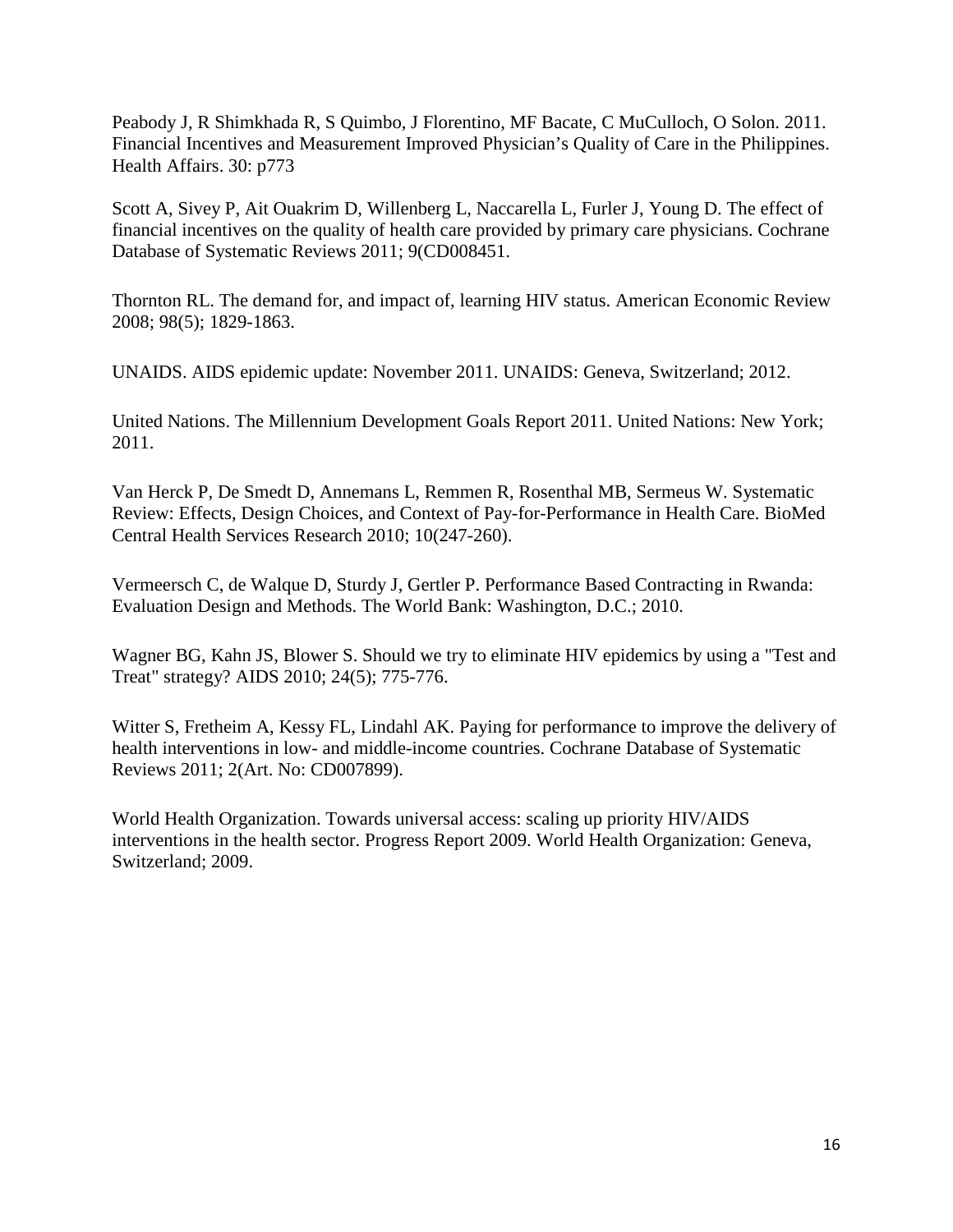Figure 1: Experimental Design



\* The originally planned evaluation consisted of 18 Phase I health facilities and 18 Phase II health facilities from 7 and 7 districts, respectively. Prior to implementation of the baseline survey, the administrative district boundaries were redrawn in the context of a decentralization effort. As a result, some of the experimental areas were combined with areas that already had NGO P4P schemes. Because P4P could not be "removed" from health facilities that were already implementing the system, and because P4P was managed at the district level, the GoR required that all facilities within those new districts be in the first phase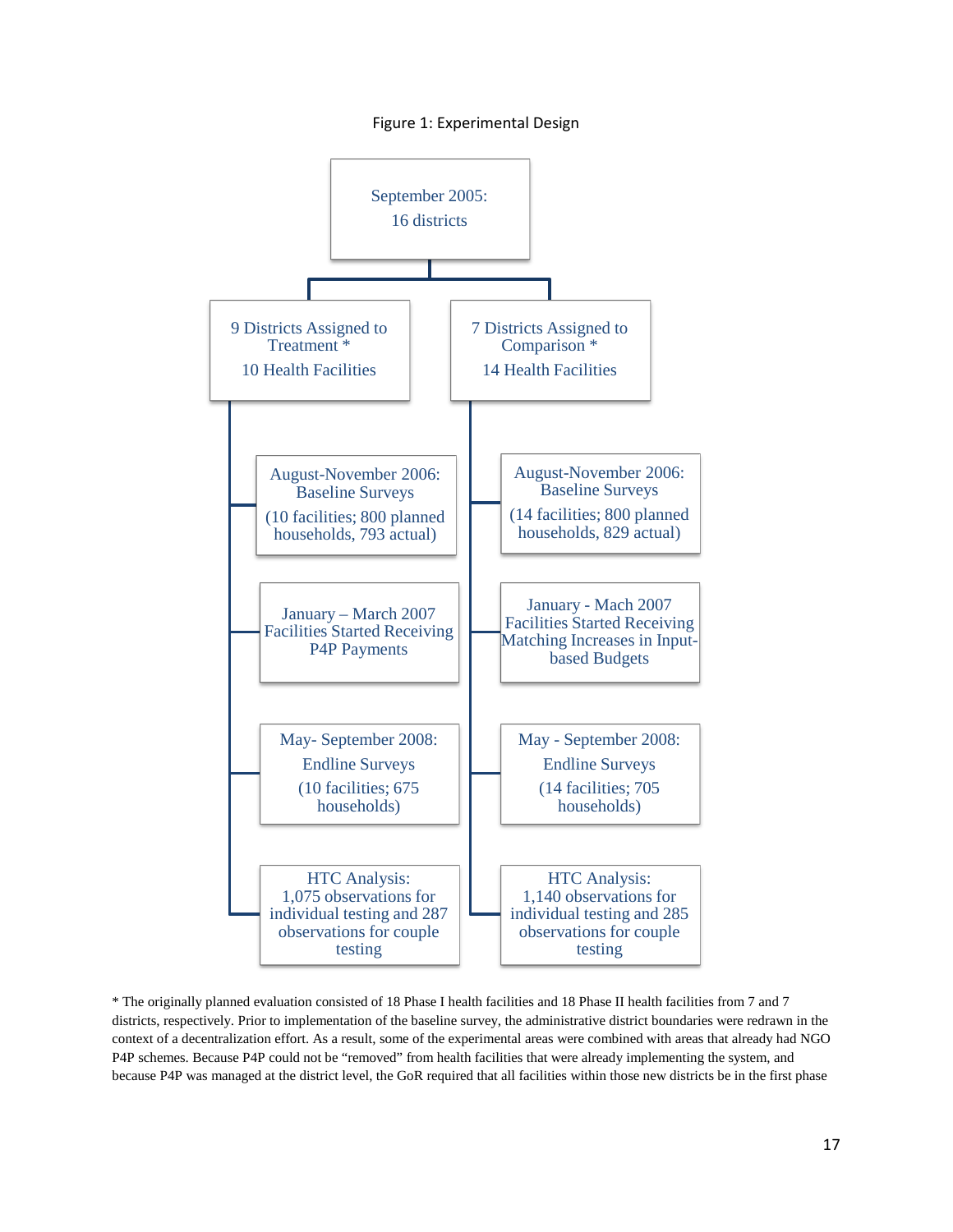(treatment) of the rollout. This led the evaluation team to switch the assignment of treatment and comparison for eight districts from four blocks, as well as add one block to the sample.

|    | <b>Service</b>        | <b>Quantity indicators for HIV</b>                             | <b>Amount</b> paid<br>by P4P per<br>case (US\$) |
|----|-----------------------|----------------------------------------------------------------|-------------------------------------------------|
|    | <b>HTC</b>            | Number of clients tested for HIV at the HTC center             | 0.92                                            |
| 2  | HTC / PMTCT           | Number of couples/partners tested during the reporting month   | 4.59                                            |
| 3  | <b>PMTCT</b>          | Number of HIV+ pregnant women on ARV treatment during labor    | 4.59                                            |
| 4  | <b>PMTCT</b>          | Number of infants born to $HIV+$ mothers tested                | 9.17                                            |
| 5. | Care                  | Number of HIV+ patients who received CD4 test                  | 4.59                                            |
| 6  | Care                  | Number of HIV+ patients treated with co-trimoxazole each month | 0.46                                            |
| 7  | <b>ARV</b>            | Number of new HIV+ adults on ARV treatment                     | 4.59                                            |
| 8  | <b>ARV</b>            | Number of new HIV+ infants on ARV treatment                    | 6.88                                            |
| 9  | <b>HIV</b> Prevention | Number of HIV+ women on contraception                          | 2.75                                            |
| 10 | <b>HIV</b> Prevention | Total number of HIV+ patients tested for tuberculosis          | 2.75                                            |

#### **Table 1: Output indicators and unit payments by P4P for HIV services**

**Notes:**

- P4P: Pay-for-Performance
- HIV: Human Immunodeficiency Virus
- HTC: HIV Testing and Counseling
- PMTCT: Prevention of Mother-To-Child Transmission (of HIV)
- ARV: Antiretroviral drug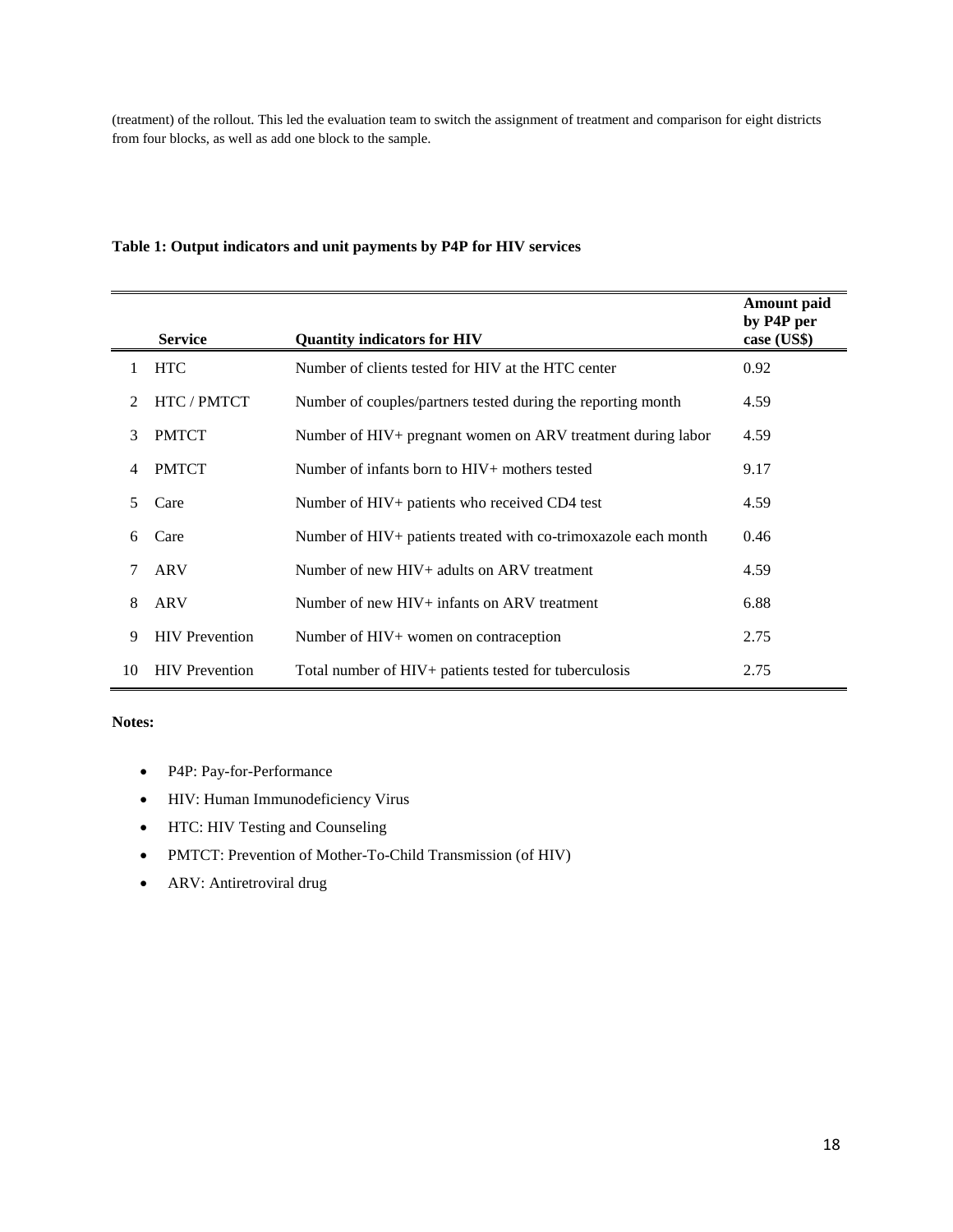Table 2: Health facility baseline (2006) characteristics

|                                                     | <b>Treatment</b> |           | <b>Control</b> |           | P-value |
|-----------------------------------------------------|------------------|-----------|----------------|-----------|---------|
|                                                     | <b>Mean</b>      | <b>SE</b> | <b>Mean</b>    | <b>SE</b> |         |
|                                                     | (1)              | (2)       | (3)            | (4)       | (5)     |
| Located in rural area                               | 0.900            | 0.107     | 0.714          | 0.175     | 0.384   |
| Is a district hospital                              | 0.600            | 0.142     | 0.500          | 0.129     | 0.612   |
| Facility is public (vs. assisted by the government) | 0.400            | 0.252     | 0.429          | 0.174     | 0.927   |
| Catchment population                                | 135928           | 20229     | 111014         | 20150.65  | 0.402   |
| Number of staff per facility                        | 60.800           | 16.435    | 55.000         | 7.620     | 0.755   |
| Number of staff per 10 000 population               | 6.006            | 0.862     | 7.208          | 1.005     | 0.383   |
| Log Total Expenditures (2006)                       | 17.432           | 0.321     | 17.832         | 0.303     | 0.384   |
| Log Total Expenditures (2008)                       | 18.338           | 0.744     | 18.676         | 0.315     | 0.684   |
| Medical personnel budget share                      | 0.459            | 0.047     | 0.482          | 0.029     | 0.685   |
| Medical supply budget share                         | 0.282            | 0.043     | 0.264          | 0.039     | 0.759   |
| Non-medical budget share                            | 0.259            | 0.037     | 0.257          | 0.020     | 0.966   |
| <b>Total number of Health Facilities</b>            | 10               |           | 14             |           |         |

**Note**: Standard errors (SE) were cluster-adjusted using districts as clusters. P-Value is for the difference between the treatment and control groups.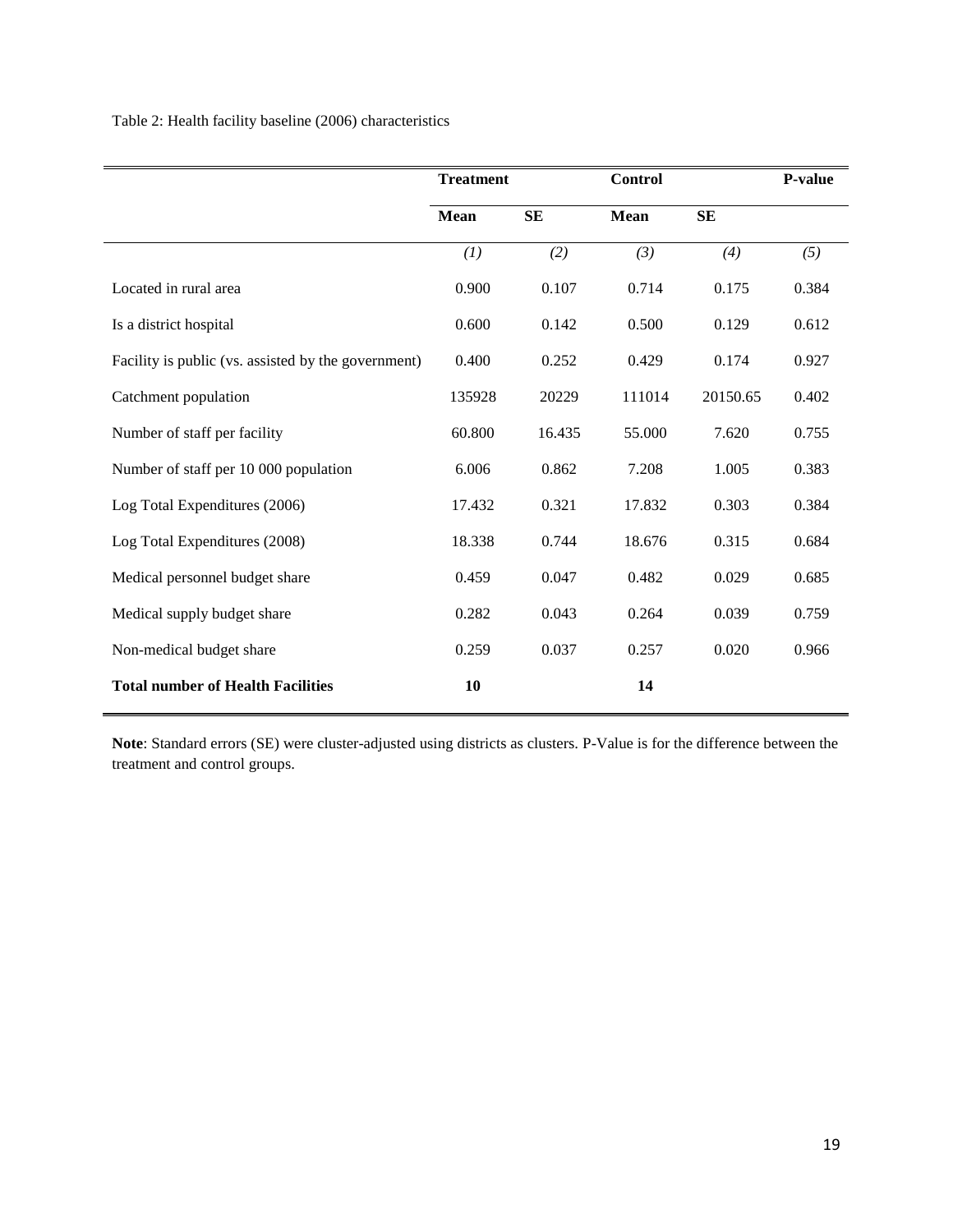| <b>All</b>                   |        |                               |                      |       | Not living in couple |                               |           |                      | Living in couple |              |                               |           |                             |       |              |
|------------------------------|--------|-------------------------------|----------------------|-------|----------------------|-------------------------------|-----------|----------------------|------------------|--------------|-------------------------------|-----------|-----------------------------|-------|--------------|
|                              |        | <b>Treatment</b><br>$(N=438)$ | Control<br>$(N=445)$ |       |                      | <b>Treatment</b><br>$(N=217)$ |           | Control<br>$(N=215)$ |                  |              | <b>Treatment</b><br>$(N=221)$ |           | <b>Control</b><br>$(N=230)$ |       |              |
| <b>Variable</b>              | mean   | <b>SE</b>                     | mean                 | SE    | $\mathbf{p}$         | mean                          | <b>SE</b> | mean                 | SE               | $\mathbf{p}$ | mean                          | <b>SE</b> | mean                        | SE    | $\mathbf{p}$ |
|                              | (1)    | (2)                           | (3)                  | (4)   | (5)                  | (6)                           | (7)       | (8)                  | (9)              | (10)         | (11)                          | (12)      | (13)                        | (14)  | (15)         |
| Female                       | 0.628  | 0.039                         | 0.582                | 0.034 | 0.391                | 0.682                         | 0.046     | 0.661                | 0.042            | 0.736        | 0.575                         | 0.048     | 0.509                       | 0.043 | 0.330        |
| Age                          | 34.332 | 1.191                         | 35.984               | 1.025 | 0.318                | 30.899                        | 1.751     | 30.498               | 1.541            | 0.867        | 37.703                        | 0.772     | 41.112                      | 0.765 | 0.011        |
| <b>Education</b>             |        |                               |                      |       |                      |                               |           |                      |                  |              |                               |           |                             |       |              |
| No education                 | 0.292  | 0.027                         | 0.283                | 0.025 | 0.809                | 0.272                         | 0.029     | 0.200                | 0.029            | 0.110        | 0.312                         | 0.050     | 0.361                       | 0.044 | 0.481        |
| primary                      | 0.616  | 0.020                         | 0.605                | 0.021 | 0.693                | 0.645                         | 0.055     | 0.651                | 0.048            | 0.936        | 0.588                         | 0.050     | 0.561                       | 0.044 | 0.690        |
| secondary or higher          | 0.091  | 0.028                         | 0.112                | 0.024 | 0.579                | 0.083                         | 0.044     | 0.149                | 0.038            | 0.284        | 0.100                         | 0.030     | 0.078                       | 0.026 | 0.606        |
| <b>Marital status</b>        |        |                               |                      |       |                      |                               |           |                      |                  |              |                               |           |                             |       |              |
| married                      | 0.505  | 0.039                         | 0.517                | 0.034 | 0.819                |                               |           |                      |                  |              |                               |           |                             |       |              |
| divorced/widow               | 0.201  | 0.039                         | 0.180                | 0.033 | 0.689                | 0.406                         | 0.077     | 0.372                | 0.066            | 0.749        |                               |           |                             |       |              |
| never married                | 0.294  | 0.043                         | 0.303                | 0.036 | 0.878                | 0.595                         | 0.077     | 0.628                | 0.066            | 0.749        |                               |           |                             |       |              |
| Log household asset value    | 11.915 | 0.310                         | 11.919               | 0.253 | 0.992                | 11.742                        | 0.379     | 11.621               | 0.321            | 0.813        | 12.084                        | 0.263     | 12.197                      | 0.223 | 0.750        |
| sexual activity              |        |                               |                      |       |                      |                               |           |                      |                  |              |                               |           |                             |       |              |
| never had sex                | 0.192  | 0.042                         | 0.160                | 0.035 | 0.572                | 0.378                         | 0.086     | 0.312                | 0.072            | 0.566        |                               |           |                             |       |              |
| ever had sex but not in past |        |                               |                      |       |                      |                               |           |                      |                  |              |                               |           |                             |       |              |
| 12 month                     | 0.358  | 0.047                         | 0.391                | 0.040 | 0.608                | 0.530                         | 0.068     | 0.558                | 0.059            | 0.761        | 0.190                         | 0.037     | 0.235                       | 0.033 | 0.388        |
| had sex past 12 months       | 0.450  | 0.032                         | 0.449                | 0.029 | 0.994                | 0.092                         | 0.023     | 0.130                | 0.022            | 0.258        | 0.801                         | 0.035     | 0.748                       | 0.032 | 0.288        |
| partner of an HIV patient    | 0.155  | 0.029                         | 0.173                | 0.025 | 0.652                |                               |           |                      |                  |              | 0.308                         | 0.073     | 0.335                       | 0.060 | 0.779        |
| Ever been tested             | 0.580  | 0.018                         | 0.539                | 0.020 | 0.164                | 0.447                         | 0.050     | 0.391                | 0.045            | 0.425        | 0.710                         | 0.023     | 0.678                       | 0.026 | 0.376        |

Table 3: Baseline (2006) characteristics of adults (>15 years) not identified as HIV patients

**Note:** Standard Errors (SE) were cluster-adjusted using districts as clusters. P-Value is for the difference between treatment and control groups.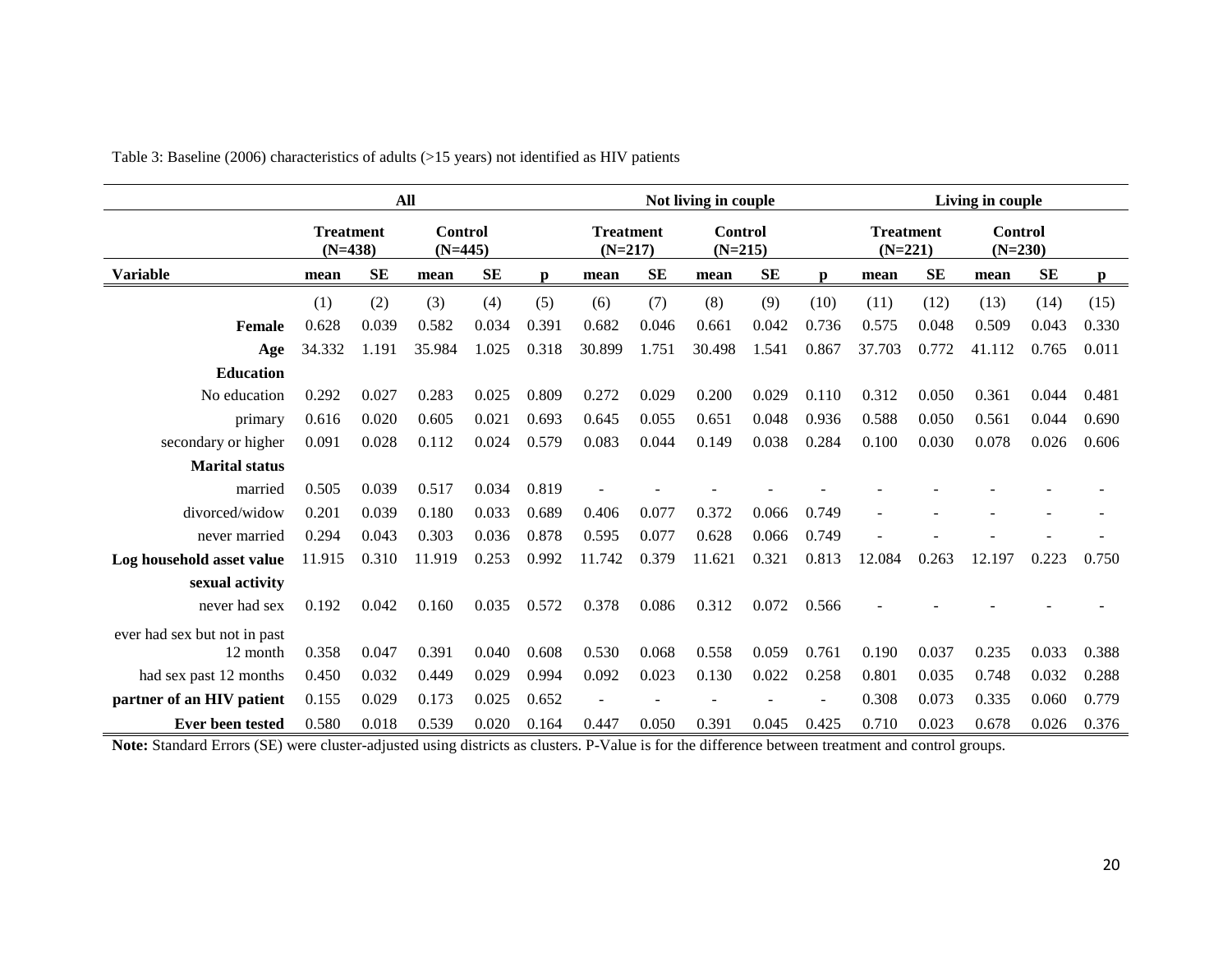| All respondents                 |                     |       |                |           |       |  |
|---------------------------------|---------------------|-------|----------------|-----------|-------|--|
|                                 | Treatment $(N=179)$ |       | <b>Control</b> | $(N=180)$ |       |  |
| <b>Variable</b>                 | mean                | SЕ    | mean           | <b>SE</b> | p     |  |
|                                 | (1)                 | (2)   | (3)            | (4)       | (5)   |  |
| Female                          | 0.559               | 0.060 | 0.467          | 0.052     | 0.272 |  |
| Age                             | 35.978              | 0.915 | 39.150         | 0.865     | 0.030 |  |
| <b>Education</b>                |                     |       |                |           |       |  |
| No education                    | 0.263               | 0.070 | 0.311          | 0.059     | 0.605 |  |
| primary                         | 0.643               | 0.065 | 0.611          | 0.056     | 0.723 |  |
| secondary or higher             | 0.095               | 0.037 | 0.078          | 0.032     | 0.731 |  |
| Log household asset value       | 11.948              | 0.221 | 12.099         | 0.196     | 0.621 |  |
| Partner of an HIV patient       | 0.374               | 0.079 | 0.356          | 0.066     | 0.860 |  |
| Ever been tested for HIV        | 0.788               | 0.033 | 0.711          | 0.033     | 0.130 |  |
| Partner has been tested for HIV | 0.821               | 0.047 | 0.739          | 0.042     | 0.218 |  |
| Couple has been tested for HIV  | 0.721               | 0.039 | 0.650          | 0.038     | 0.223 |  |

Table 4: Baseline (2006) characteristics of adults (>15 years) not identified as HIV patients, living with their sexual partners and who self-reported having had sex in the 12 months preceding the survey

**Note:** Standard Errors (SE) were cluster-adjusted using districts as clusters. P-Value is for the difference between treatment and control groups.